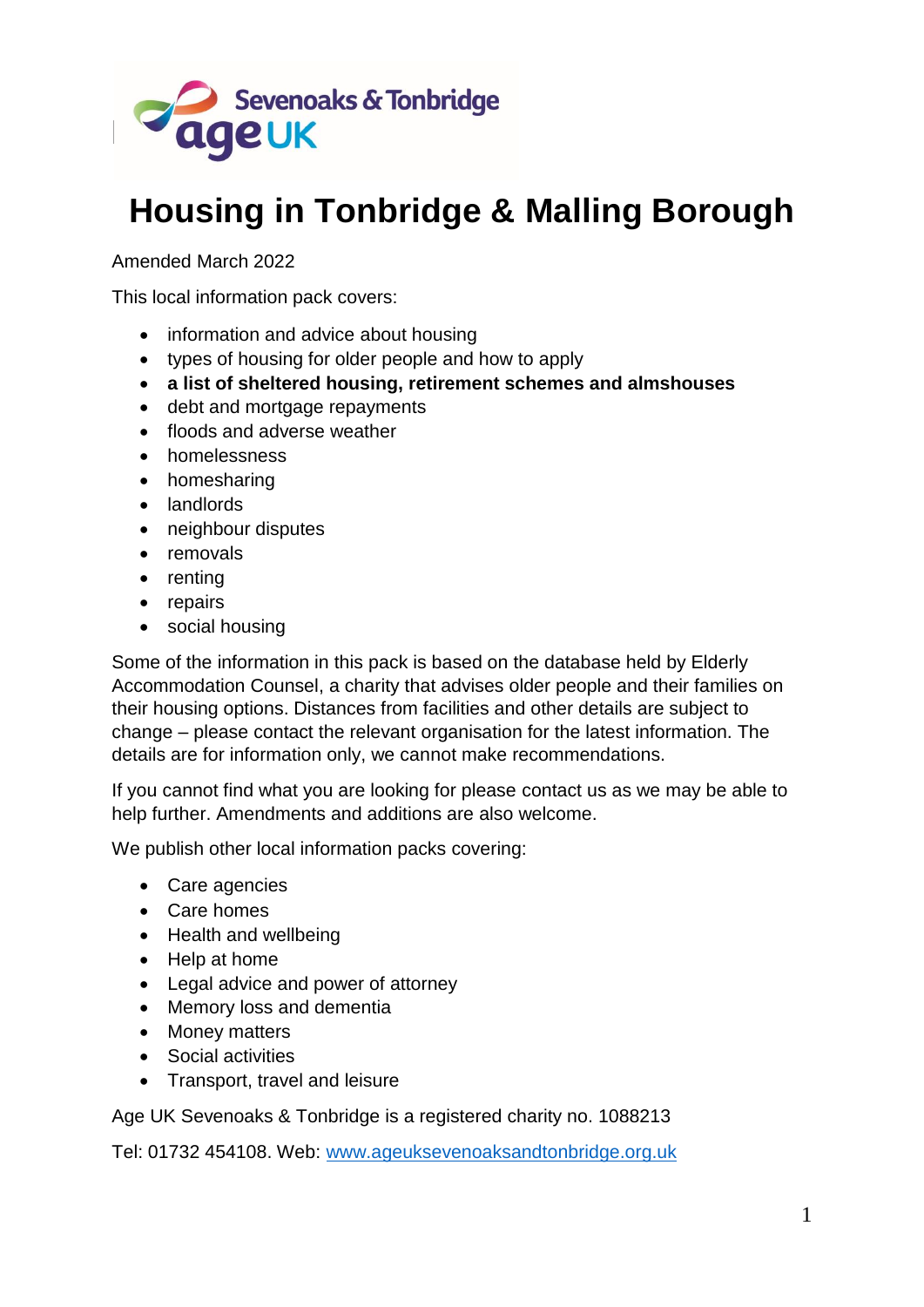# **Contents**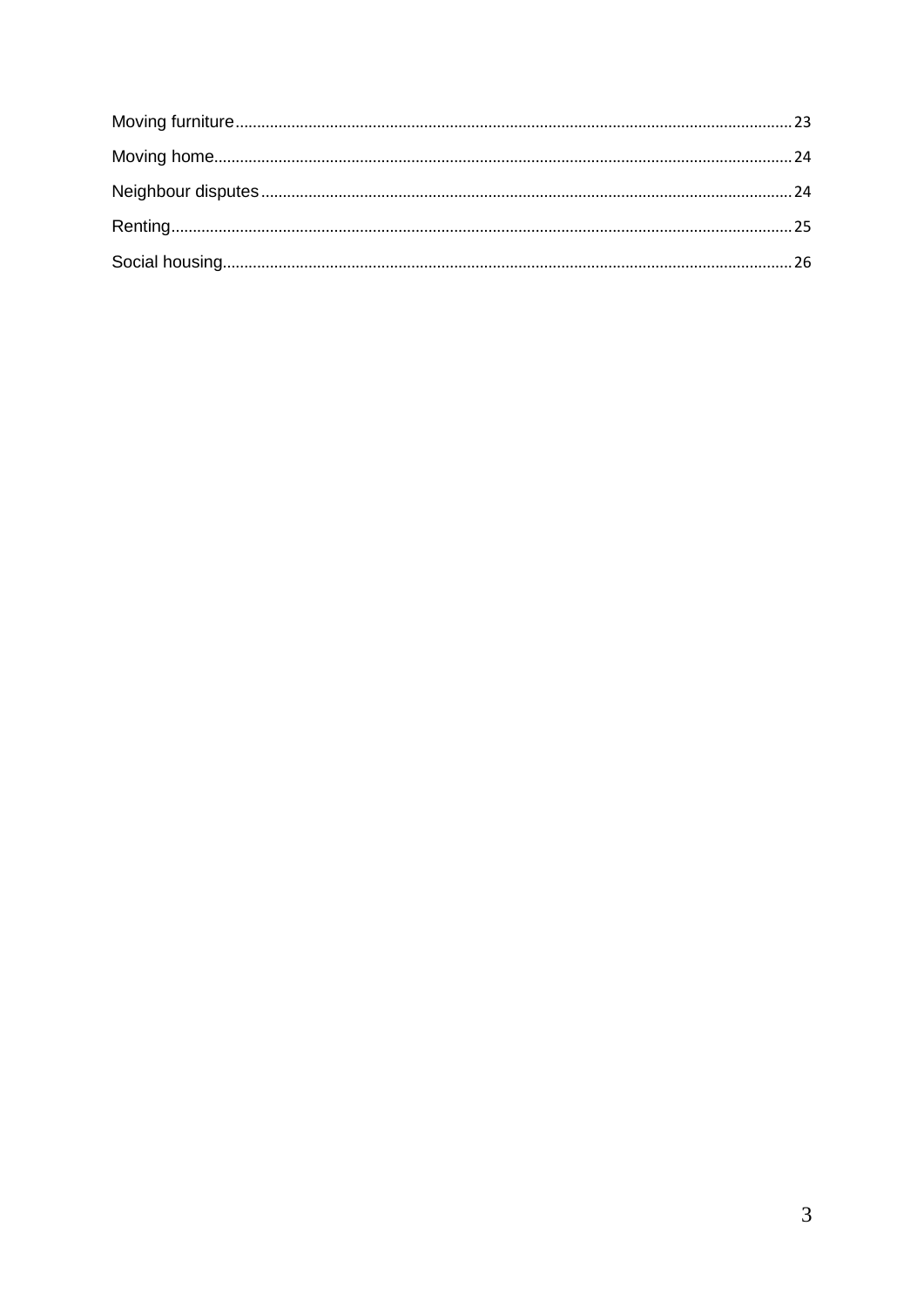# **Information and advice on housing**

# **Age UK Sevenoaks & Tonbridge**

5 Bradford St, Tonbridge TN9 1DU Tel: 01732 366100 Email: [tonbridge.office@ageuksevenoaksandtonbridge.org.uk](mailto:tonbridge.office@ageuksevenoaksandtonbridge.org.uk) Web: [www.ageuksevenoaksandtonbridge.org.uk](http://www.ageuksevenoaksandtonbridge.org.uk/) We provide many different services:

- Information & advice
	- o a general information guide to your housing options (available by phoning 0800 169 6565)
	- o a detailed factsheet on sheltered housing provided by social landlords on behalf of local councils (also available by phoning 0800 169 6565)
	- o help filling in forms. We can help you at our office. If you cannot get to our office and live in Tonbridge, Hildenborough or Hadlow we can visit you. If you live elsewhere we can arrange for the Department for Work & Pensions to visit you
	- Independent Living Support (some areas of Tonbridge & Malling Borough)
		- o help in your own home (excludes personal care)
		- o charged by the hour at reasonable cost
		- o housework and laundry
		- o gardening
		- o shopping (to take you shopping or do your shopping)
	- Social activities
		- o day centre in Sevenoaks which offers lunch and a range of social activities. Transport may be available from the immediate area of Tonbridge, Hildenborough and Hadlow. We also offer services such as aromatherapy, baths and showers, chiropody, eye tests, falls prevention classes, hairdressing, hearing aid clinics, Indian head massage, reflexology, Reiki, toenail cutting. You do not have to use the day centre to use these services
		- o a strength & mobility class in Ryarsh
		- $\circ$  befrienders (volunteers who can drop in for a chat) can visit people who prefer more one-to-one contact

### **Citizens Advice**

Free, confidential, independent advice on housing problems. Free phone advice Monday-Friday 9am-5pm. Some office appointments may be possible in Tonbridge, Aylesford, Larkfield and Snodland. Tel: 0808 278 7810.

### **Community Navigators**

Free information and advice on finding the right sort of home. Contact INVOLVE Tel: 0300 081 0005 Email: communitynavigation@involvekent.org.uk

### **Domestic Abuse Support Services in Kent & Medway**

Safe refuge accommodation and adaptations to make the home safer by creating "sanctuaries" within the home. Tel: 0808 168 9276 Web: www.domesticabuseservices.org.uk

### **Domestic Abuse Volunteer Support Services (DAVSS)**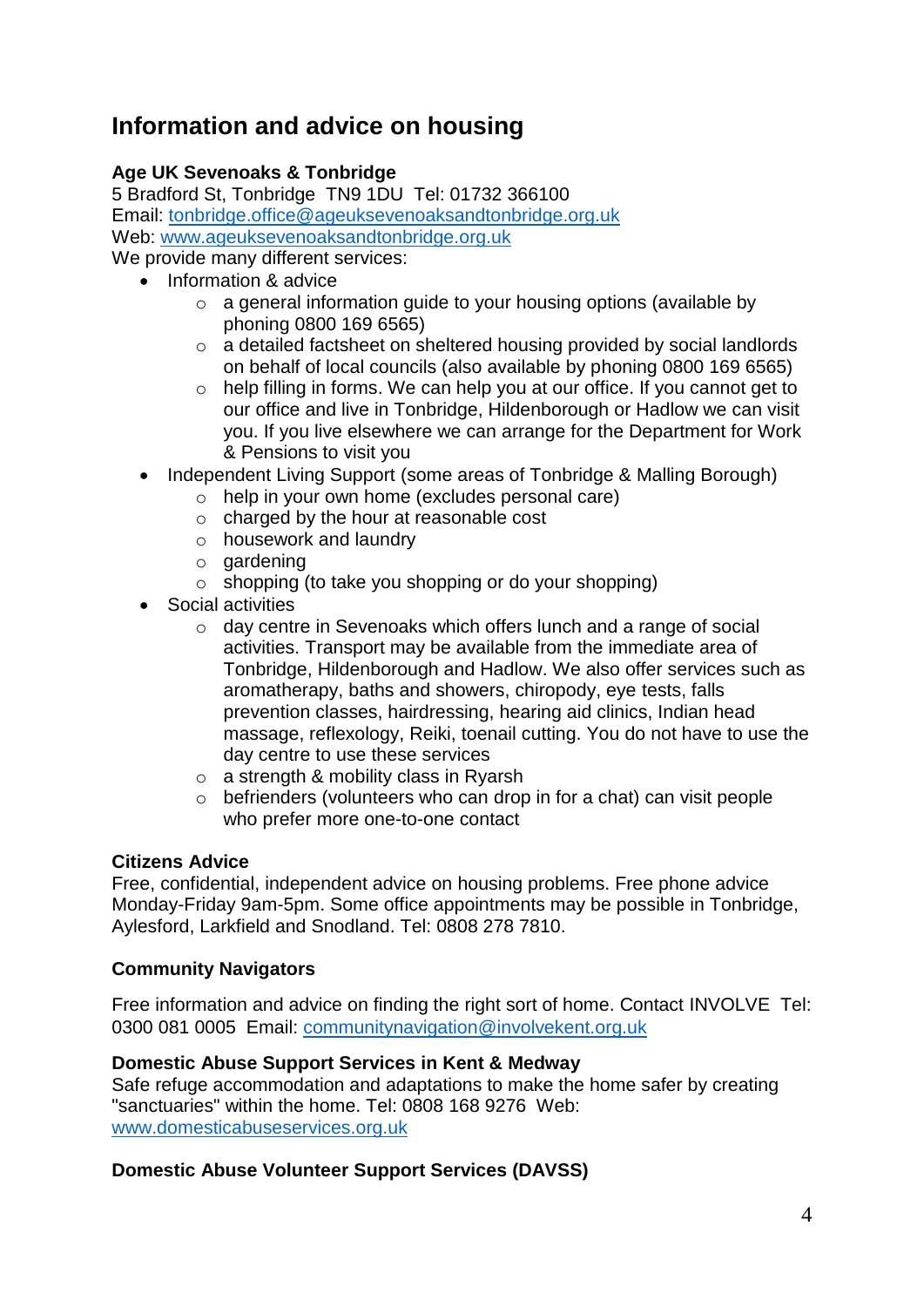PO Box 530, Tunbridge Wells TN2 9TB Tel: 01892 570538 (Helpline open Monday to Friday 10am to 1pm; can leave a message at other times) Email: office@davss.org.uk Web: www.davss.org.uk

This is the local helpline for men and women who are experiencing physical, sexual, emotional or financial abuse from current or former partners or other family members.

### **Dove Project**

Refuge spaces in the South East. Tel: 01702 300006

# **First Stop – Elderly Accommodation Counsel**

If you are not sure which option is most suitable and you want to talk through it then you can contact First Stop Advice for Older People. This is a service run by Elderly Accommodation Counsel, a charity that advises older people and their families on their housing options. They can help identify what potential difficulties an individual is facing and provide support on housing options available. You can phone them on 0800 377 7070 and leave a message requesting a callback from an advisor Email: [info@firststopcareadvice.org.uk](mailto:info@firststopadvice.org.uk) Web: [www.firststopcareadvice.org.uk](http://www.housingcare.org.uk/)

You can also search for retirement housing on their database at www.housingcare.org

### **Help to Buy Scheme**

Government scheme to make home ownership more of an option. New-build and resale homes may be available for shared ownership. Tel: 0333 321 4044 Email: helptobuyeastandsoutheast@bpha.org.uk Web: www.helptobuyese.org.uk

### **Housing Advice Teams**

The Housing Advice Team at your local council may be able to offer advice for people losing their homes, facing eviction, rough sleepers and general advice for people over 55. They can provide guidance on how to join the local housing register to rent social housing, how to apply for a housing association home, rural housing schemes, self-build and custom-build homes

### **Independent Age**

6 Avonmore Rd, London W14 8RL Tel: 0800 319 6789, 020 7605 4200 Email: [advice@independentage.org](mailto:advice@independentage.org) Web: [www.independentage.org](http://www.independentage.org/)

- free telephone and email service offering advice (a similar service is also offered by Age UK)
- a publication on choosing a care home which also explores other housing options for later life
- befrienders for people who are lonely, isolated or living alone

### **Orbit**

Build and provide a range of homes including rented and low-cost home ownership options. Tel: 0800 678 1221 Email: info@orbit.org.uk Web: www.orbit.org.uk

### **Refuge**

Safe houses for women and children escaping domestic violence. Tel: 0808 200 0247 Web: www.refuge.org.uk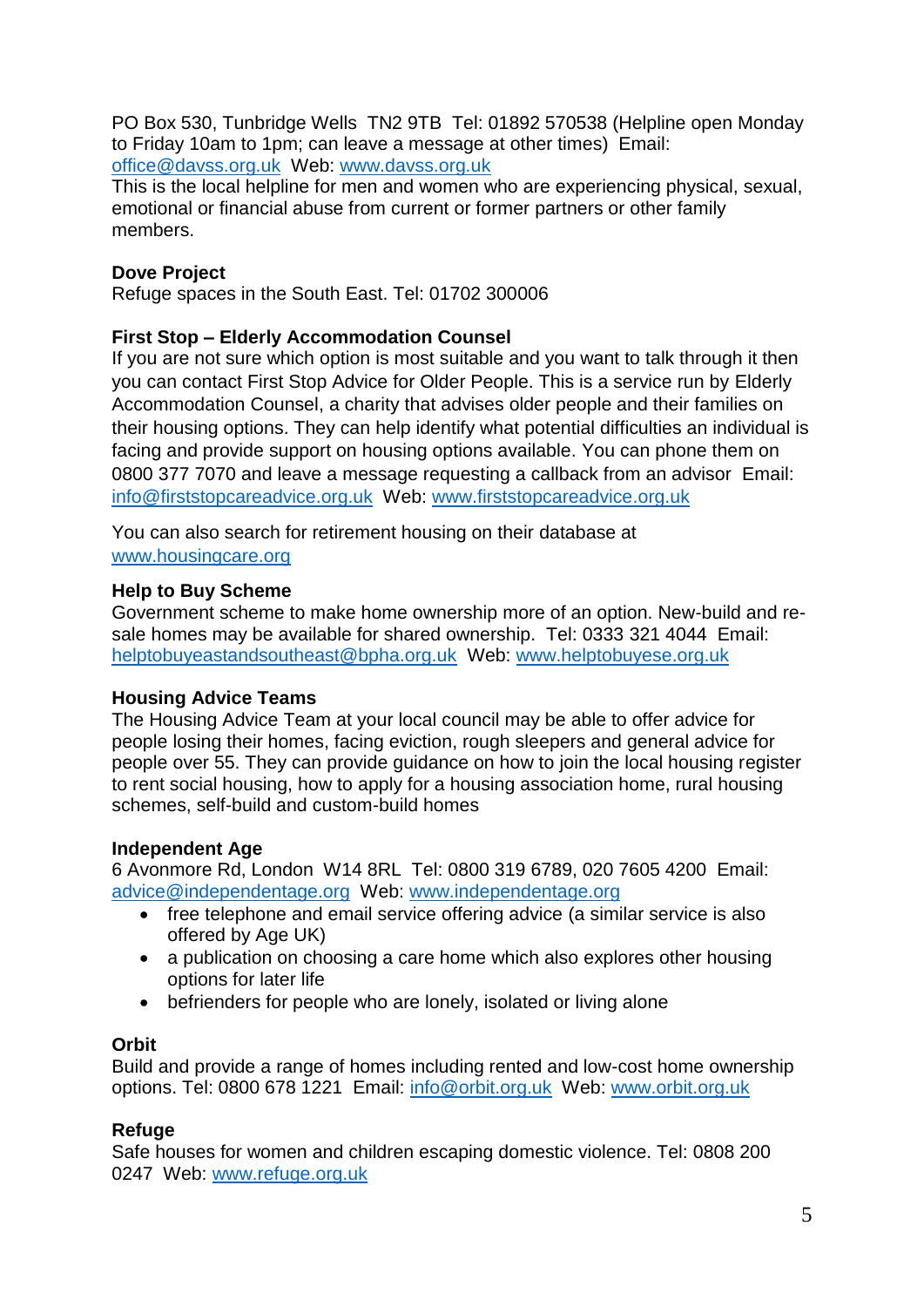### **Shelter**

Tel: 0808 800 4444 Web: [www.shelter.org.uk](http://www.shelter.org.uk/) Legal advice on homelessness and all aspects of housing.

#### **Social Services**

Tel: 03000 416161. Social Services provide many forms of support and you can ask for a free assessment of what support you might need and whether they might make any financial contribution. If you are looking after someone it may be quicker to get a free carer's assessment from INVOLVE Tel: 0300 081 0005 Email: [communitynavigation@involvekent.org.uk](mailto:communitynavigation@involvekent.org.uk) Web: [www.involvekent.org.uk](http://www.involvekent.org.uk/)

#### **Your local council**

Contact your local council to report:

- dangerous structures
- dangerous trees
- flooding and other major emergencies
- noise
- licensing issues
- fumes
- other environmental health complaints

# **Types of housing for older people**

The first thing to consider is what type of housing you are looking for. There are many types of housing for older people:

- age exclusive housing (for older people). There is usually an alarm system but no other support is provided and people are expected to live independently. Examples are some of the almshouses run by charities
- retirement housing (also known as sheltered housing or warden-assisted housing). This is the most common type of housing for older people. It usually has a warden or scheme manager although they may live off-site or there may be "floating support" with periodic visits from a member of staff
- enhanced sheltered housing where additional support is provided in some way. Examples are Raphael & St Michael's Court in Hildenborough and Castle Court in Tonbridge. You need to check what they actually mean by this
- close care housing. This is retirement or sheltered housing which is on the same site as a care home. You need to check what they actually mean by this
- extra care housing (also known as assisted living or housing-with-care) for people who can no longer live completely on their own. This may be for people who need a minimum of 3-4 hours per week care or support but do not need 24-hour complex medical supervision. Personal care may be available from their care agency or you can employ your own carers or have family carers if you prefer. Support may be available for other things such as housework, washing and ironing. Housing staff may be present on site 24 hours in case of emergencies. There may be additional charges for care and support. An example is Rosewell House in Tonbridge. You need to check what they actually mean by this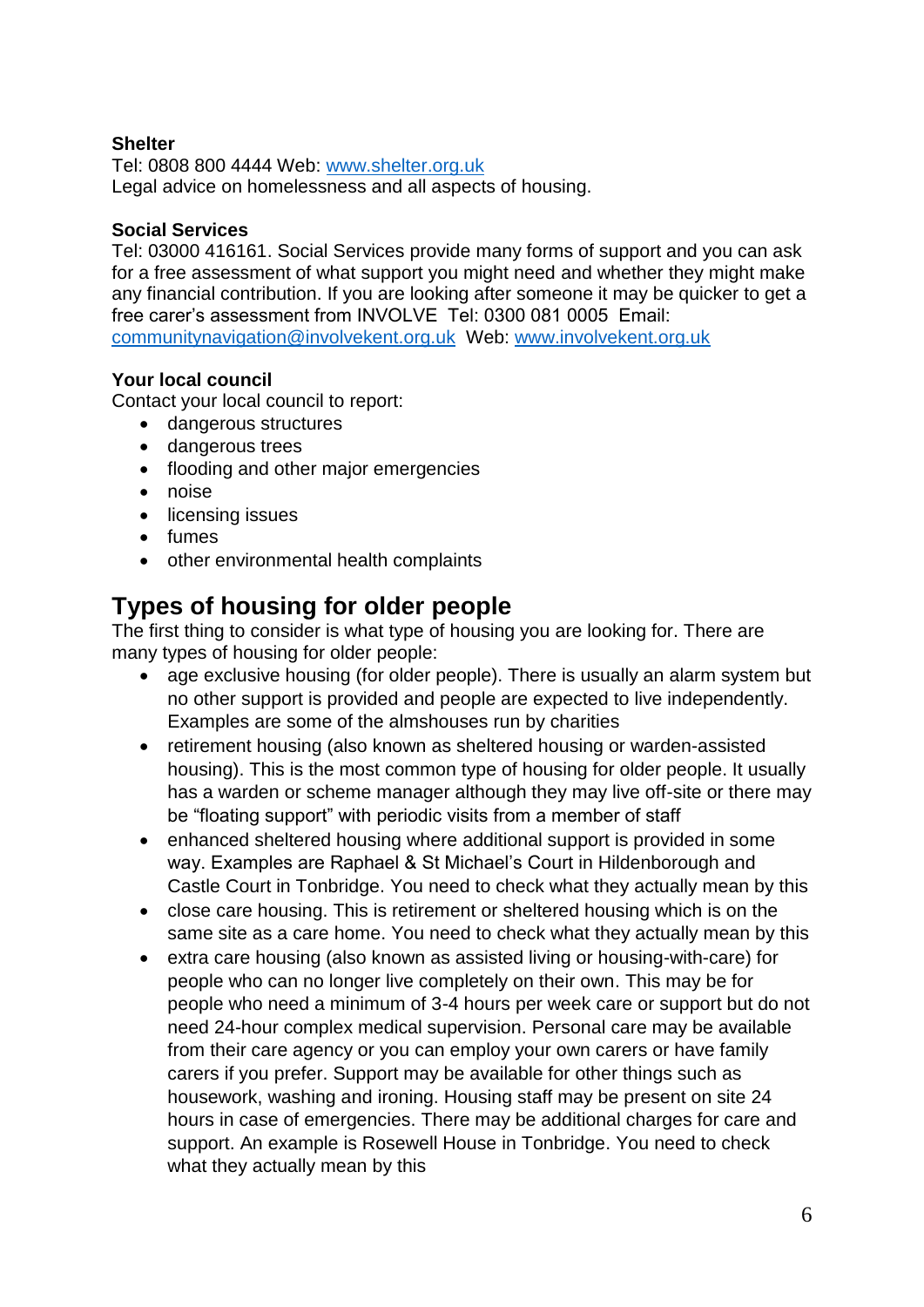- retirement villages. This is the luxury end of the spectrum. Support is available – at a cost. An example is Audley Care in Tunbridge Wells Tel: 01892 577174 Web: [www.audleyretirement.co.uk](http://www.audleyretirement.co.uk/)
- some organisations run their own housing for older people. For example, there is a Royal British Legion village in Aylesford offering homes for veterans and their families. Tel: 01622 795910 Email: living@rbli.co.uk

# **Housing schemes for older people elsewhere in the UK**

You can find details of other housing schemes on the Elderly Accommodation Counsel's database at: [www.housingcare.org](http://www.housingcare.org/)

# **How to apply**

Most housing for older people is either social housing (to rent) or leasehold housing (to buy)

The largest providers of social housing are housing associations who usually have a waiting list based on the council housing waiting list.

If you do not have internet access or need help applying online and bidding online for properties there are a number of people who may be able to help you:

- there are public computers in libraries
- The Gateway office in Tonbridge Castle may be able to help you. Tel: 01732 770929, 844522
- Citizens' Advice may be able to help. Free phone advice Monday-Friday 9am-5pm. Some office appointments may be possible in Tonbridge, Aylesford, Larkfield and Snodland. Tel: 0808 278 7810.
- Citizens' Rights for Older People (CROP) may be able to help. 9a High St, Lenham ME17 2QD Tel: 01622 851200 Email: [lenham@cropkent.org.uk](mailto:lenham@cropkent.org.uk)  Web: [www.cropkent.org.uk](http://www.cropkent.org.uk/) May be able to do home visits.
- The Advocacy People (formerly SEAP) may be able to help. PO Box 375, Hastings TN34 9HU Tel: 0330 440 9000 Email: [info@theadvocacypeople.co.uk](mailto:info@theadvocacypeople.co.uk) Web: [www.theadvocacypeople.co.uk](http://www.theadvocacypeople.co.uk/) May be able to do home visits.

However there are some other independent providers of social housing for older people (such as almshouses) where you can apply directly. You can also apply directly if you are buying leasehold housing or where housing is available for shared ownership. Age UK's Information & Advice Service may be able to help you fill in the form. We can help you at our office. If you cannot get to our office and live in Tonbridge, Hildenborough or Hadlow we can visit you. Tel: 01732 366100

# **Housing for older people to rent in Tonbridge area**

# **Aylesford**

# **Queen Elizabeth Court**

Royal British Legion village near Aylesford

Assisted living scheme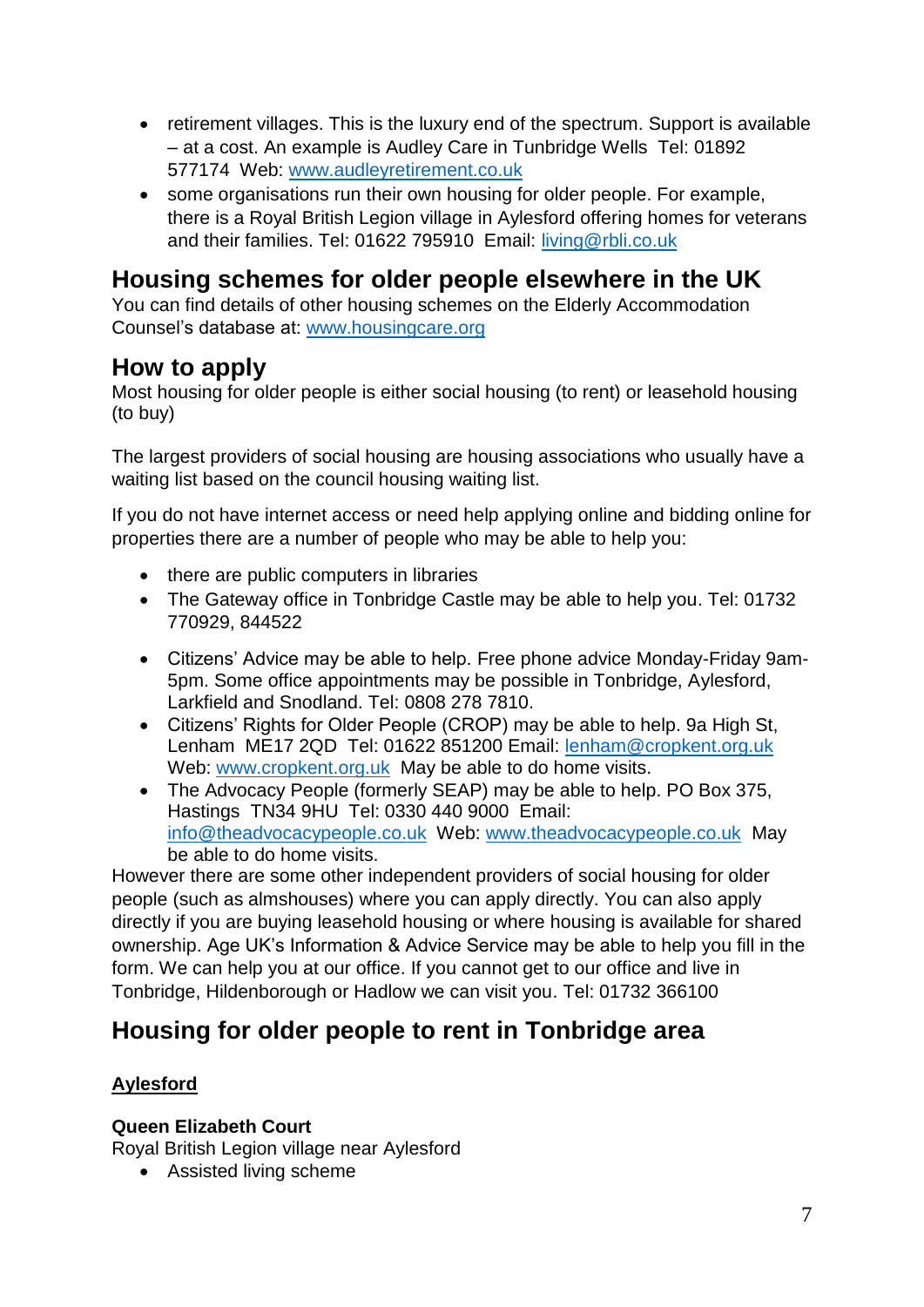- Domiciliary care agency on site
- For Armed Forces veterans and their dependants over 55
- Contact Royal British Legion Industries Tel: 01622 717463 Email: [living@rbli.co.uk](mailto:living@rbli.co.uk)

### **Hildenborough**

#### **Raphael & St Michael's Court**

Raphael & St Michael's Court, Hollanden Park, Coldharbour Lane, Hildenborough near Tonbridge TN11 9LE

- Enhanced sheltered housing. You need to check what they actually mean by this
- 26 one & two-bed flats. Built in 1984. Includes mobility and wheelchair standard properties
- Close Care scheme with resident management staff (24 hours) and community alarm service. You need to check what they actually offer
- Lift, restaurant, laundry, guest facilities, garden
- Access to site fairly easy but less so for less mobile people. Distances: bus stop 400 yards; shop 600 yards; post office 700 yards; nearest town 2 miles; GP 400 yards; social centre 400 yards
- Regular social activities. Some meals available. **New residents accepted from 55 years of age**
- Rent at market prices from Raphael Medical Centre Tel: 01732 833924

# **Tonbridge**

### **Augustine & Gundolph House**

Augustine & Gundolph House, Dry Hill Park Rd, Tonbridge TN10 3BQ

- Age exclusive housing
- 12 one-bed flats. Built in 1981
- Access to site easy but less so for less mobile people. Distances: bus stop 500 yards; shop 500 yards; post office 1 mile; town centre 1 mile; GP 1 mile; social centre 1 mile
- **New residents accepted from 50 years of age**
- Rent (social landlord) from Moat Homes Ltd Tel: 0300 323 0011

#### **Becket Court**

Becket Court, Alexandra Rd, Tonbridge TN9 2BD

- Retirement housing
- 14 two-bed flats. Built in 1998
- Concierge staff available Monday to Friday and community alarm service
- Lift. Limited parking
- Access to site easy. Distances: bus stop 100 yards; shop 100 yards; post office 0.5 mile; town centre 0.5 mile; GP 0.5 mile; social centre 0.5 mile
- **New residents accepted from 55 years of age**
- Rent (social landlord) from Clarion Housing Group Tel: 0300 100 0303

### **Bentall House**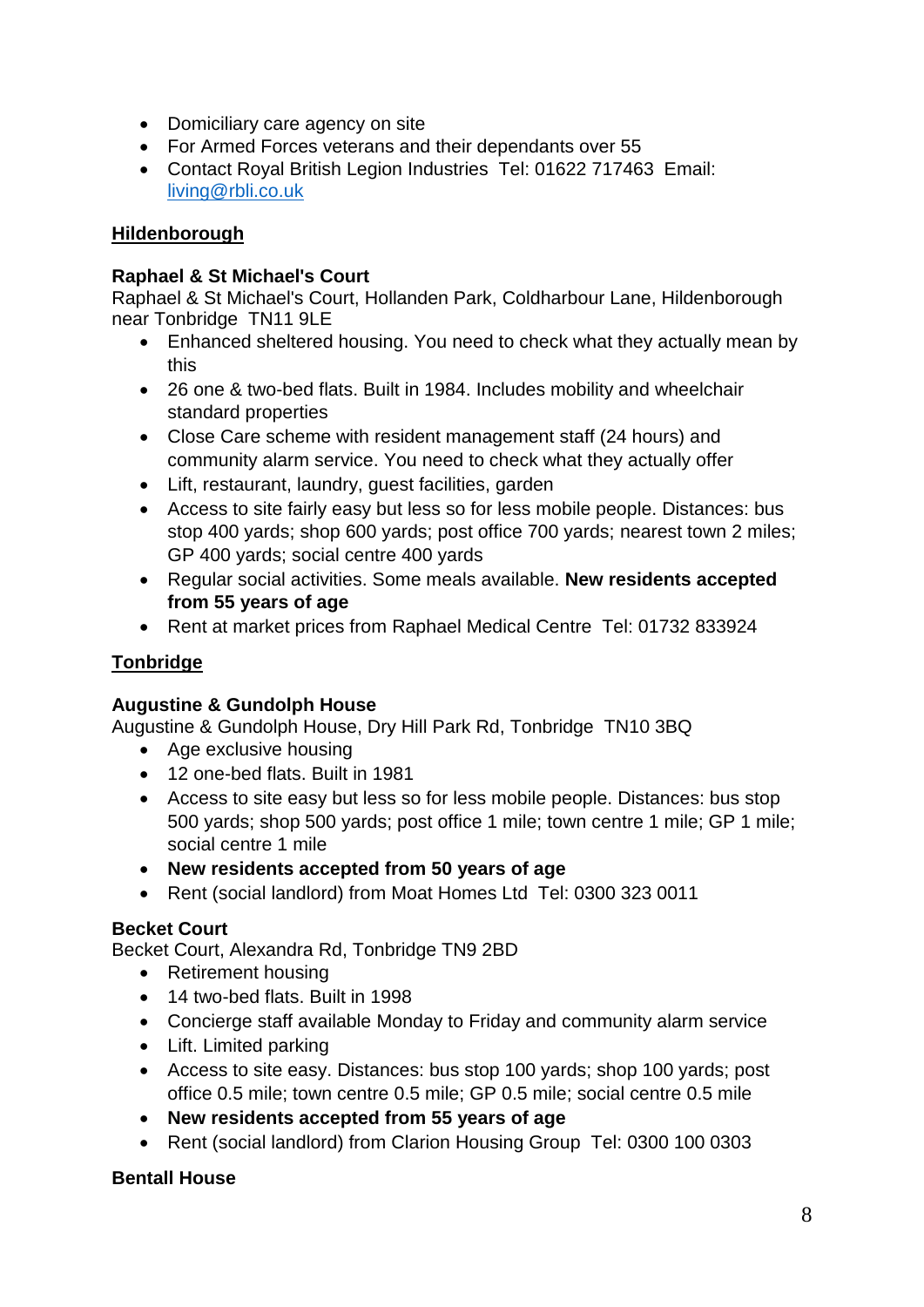Bentall House, 7 Dryhill Park Crescent, Tonbridge TN10 3BJ

- Retirement/sheltered housing
- 10 studio flats. Built in 1969 and renovated in 1995 with new lift
- Resident management staff (24 hours) and community alarm service
- Lounge, dining room, laundry, guest facilities, garden
- Distances: bus stop 100 yards; town centre 0.7 mile
- Some meals available (lunch and supper 7 days a week)
- Rent (social landlord) from Abbeyfield Tonbridge Society Ltd Tel: 01732 354616

# **Frome Court**

Frome Court, Longmead Way, Tonbridge TN10 3TS

- Retirement housing
- 21 studio & 3 one-bed flats. Built in 1984
- Concierge staff available Monday to Friday and community alarm service
- Lift, lounge, laundry, guest facilities, garden
- Access to site easy. Distances: bus stop 100 yards; shop 200 yards; post office 1 mile; town centre 2 miles; GP 1 mile; social centre 100 yards
- **New residents accepted from 55 years of age**
- Rent (social landlord) from Clarion Housing Group Tel: 0300 100 0303

# **Hatton Housing**

Hatton Housing Trust Ltd

- 100 flats in Tunbridge Wells area
- **Applicants should be over 55 (retired or about to retire)**, have close connections with the area and have performed some voluntary service to the community
- You must be able to live independently as there is no warden
- Apply via Claire Mitchell at Warners Solicitors Tel: 01732 770660 Email: [c.mitchell@warners.law](mailto:c.mitchell@warners.law)

# **Leslie Tew Court**

Leslie Tew Court, Derwent Rd, Tonbridge TN10 3TX

- Retirement/sheltered housing
- 18 one-bed, 9 two-bed, 1 three-bed and 2 studio flats. Built in 1990. Includes mobility and wheelchair standard properties
- Non-resident management staff 4 days per week and community alarm service
- Lift, lounge, laundry, guest facilities, garden
- Access to site easy but less so for less mobile people. Distances: bus stop 400 yards; shop 75 yards; post office 0.5 mile; town centre 2 miles; GP 0.25 mile; social centre 100 yards
- Regular social activities include coffee mornings, organised by tenants assisted by the scheme manager. **New residents accepted from 55 years of age**
- Developed by [Riverside](http://www.riverside.org.uk/) Retirement Living, 2 Estuary Boulevard, Liverpool L24 8RF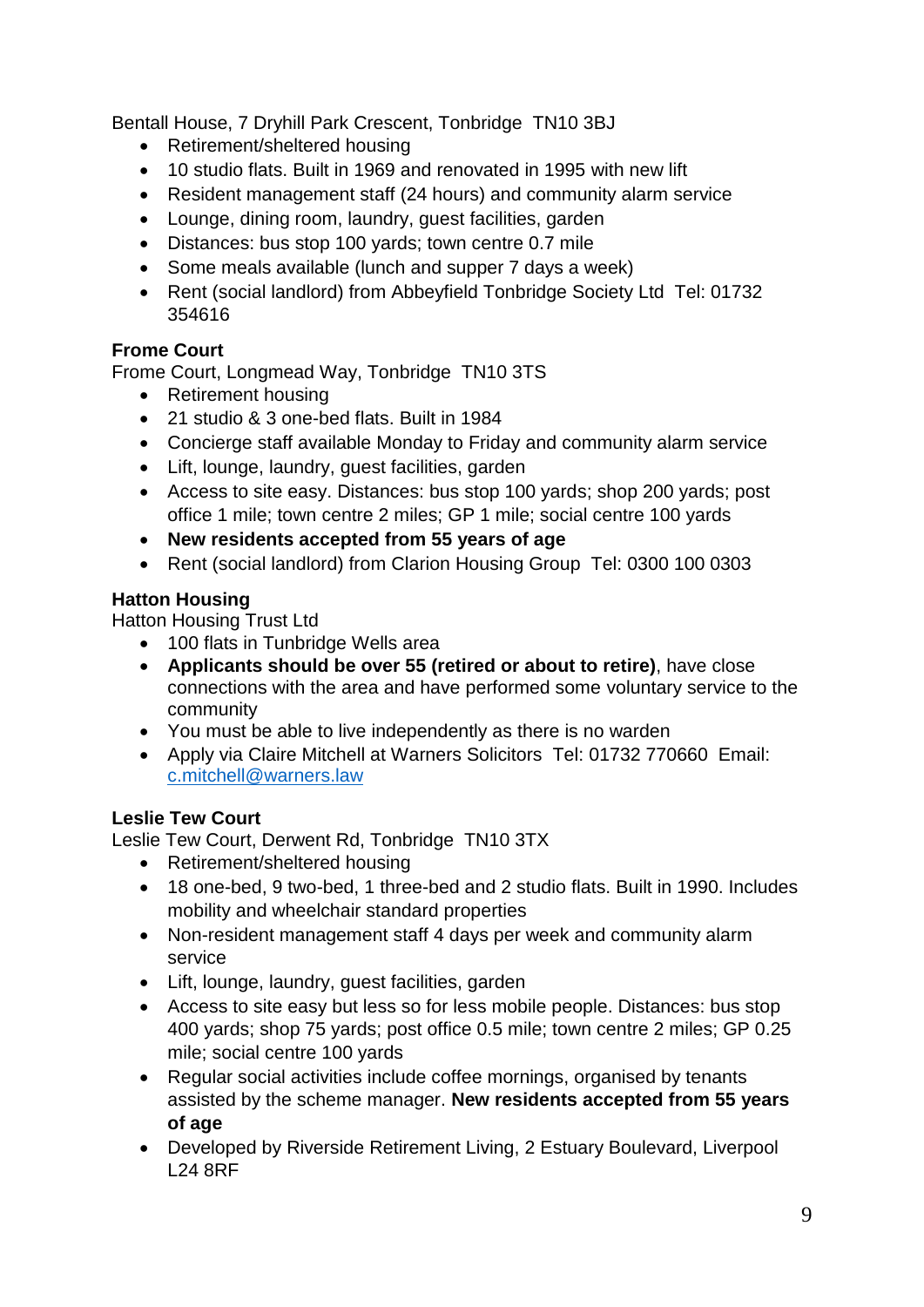• Rent (social landlord) from Riverside Retirement Living Tel: 0345 111 0000

### **Mary Magdalene House**

Mary Magdalene House, Priory St, Tonbridge TN9 2AZ

- Retirement housing
- 24 studio & one-bed flats. Built in 1984
- Concierge staff available Monday to Friday and community alarm service but only in part of the complex. You need to check if it is available
- Lift, stair-lift, lounge, laundry, guest facilities, garden
- Access to site easy. Distances: bus stop 0.75 mile; shop 0.5 mile; post office 0.75 mile; town centre 0.75 mile; GP 0.75 mile; social centre 1.5 mile
- **New residents accepted from 55 years of age**
- Rent (social landlord) from Clarion Housing Group Tel: 0300 100 0303

# **Penruddocke House**

Penruddocke House, The Ridgeway, Tonbridge TN10 4NL

- Retirement housing
- 31 one-bed flats. Built in 1977
- Concierge staff available Monday to Friday and community alarm service
- Lift, lounge, laundry, guest facilities, garden. Limited parking
- Access to site easy. Distances: bus stop 100 yards; shop 0.5 mile; post office 0.5 mile; town centre 2 miles; GP 1 mile; social centre 1 mile
- **New residents accepted from 55 years of age**
- Rent (social landlord) from Clarion Housing Group Tel: 0300 100 0303

### **Rosewell House**

Rosewell House, Tudeley Lane, Tonbridge TN11 0FT

- Extra care housing scheme for over-55s. You need to check what they actually mean by this
- 59 one & two-bed flats. Built in 2018
- **For over-55s**
- 35 flats available at affordable rent. You need to be on the council's housing register and nominated by the council. To do this Tel: 01732 876067 Email: [housing.services@tmbc.gov.uk](mailto:housing.services@tmbc.gov.uk)
- Wheelchair-accessible throughout
- Person-centred care packages
- Optional events and activities eg coffee mornings, flower arranging, craft classes, film nights, outings etc
- Handyman service to change lightbulbs, put up pictures or shelves, hang curtains etc
- Washing and ironing (additional charge)
- Housing staff on site 24 hours in case of emergencies and community alarm service
- Lounge, garden, activity room, hair salon/therapy room, WIFI in some areas, lifts, off-road parking, mobility scooter store, pets accepted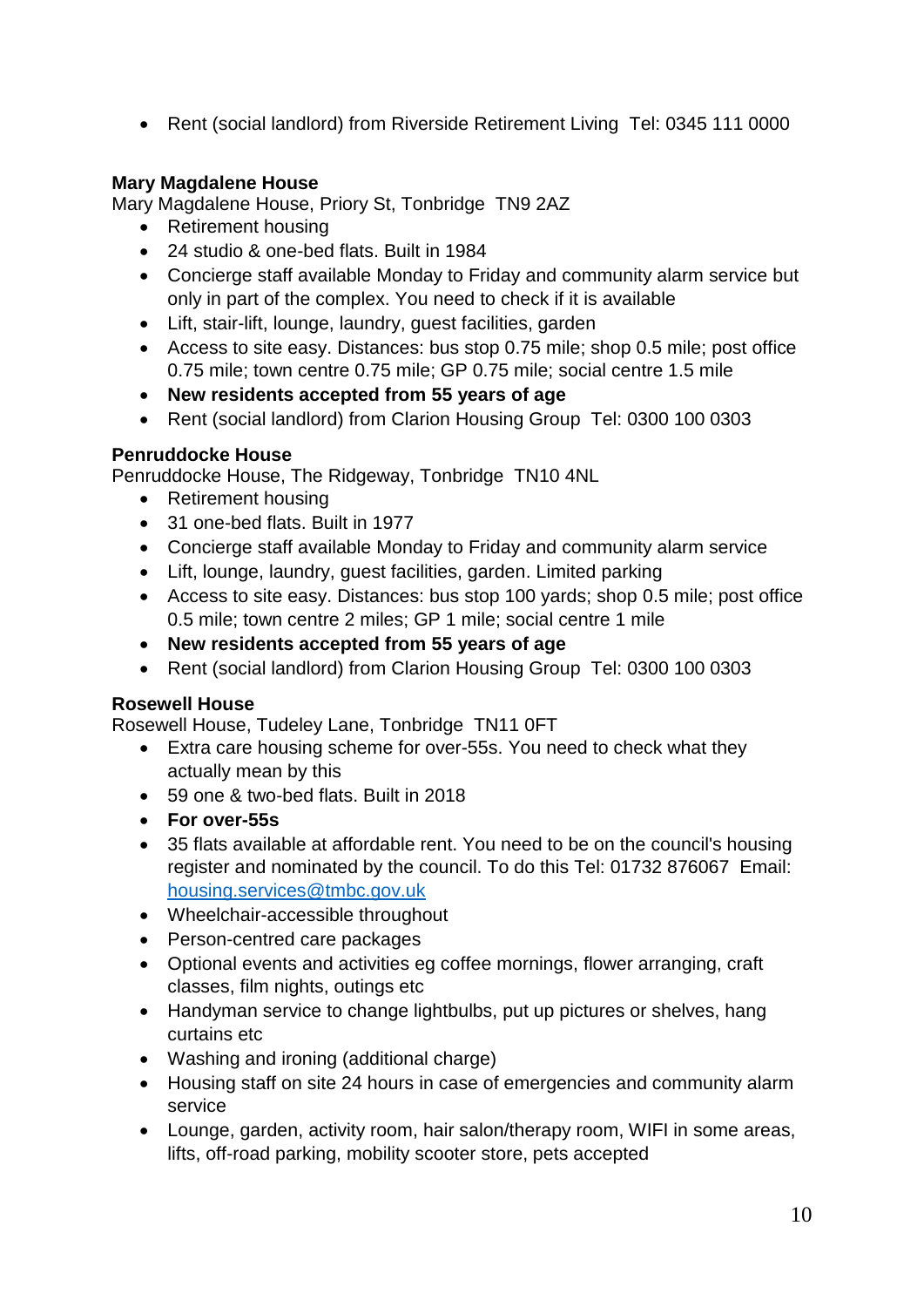- Access to site fairly easy. nearest town (Tonbridge) 1 mile; station 1 mile; bus stop at top of road; buses to town centre
- Restaurant serving lunch
- Rent (social landlord) from Rapport Housing & Care (formerly Abbeyfield Kent) Tel: 01732 363081

# **St Augustine House**

St Augustine House, Priory Rd, Tonbridge TN9 2BB

- Retirement housing
- 21 one-bed flats. Built in 1998
- Concierge staff available Monday to Friday and community alarm service
- Lift, lounge, laundry, guest facilities, garden. Limited parking
- Access to site easy. Distances: bus stop 100 yards; shop 100 yards; post office 0.5 mile; town centre 0.5 mile; GP 0.5 mile; social centre 0.5 mile
- **New residents accepted from 55 years of age**
- Rent (social landlord) from Clarion Housing Group Tel: 0300 100 0303

# **Town Lock House**

Town Lock House, Lockside, Lyons Crescent, Tonbridge TN9 1EA

- Retirement housing
- 26 one-bed flats. Built in 1993
- Concierge staff available Monday to Friday and community alarm service
- Lift, lounge, laundry, garden, situated by river. Limited parking
- Access to site easy. Distances: bus stop 10 yards; post office 0.25 mile; town centre 300 yards; GP 150 yards; social centre 1 mile
- **New residents accepted from 55 years of age**
- Rent (social landlord) from Clarion Housing Group Tel: 0300 100 0303

# **Housing for older people to buy in Tonbridge area**

### **Hadlow**

### **The Maltings**

The Maltings, Carpenters Lane, Hadlow near Tonbridge TN11 0DQ

- No longer specifically retirement flats but one block is mainly over-55s
- 22 flats. Built in 1987
- Now owned by the residents; flats will be advertised for sale by local estate agents

# **The Square**

The Square, Hadlow near Tonbridge TN11 0DD

- Age exclusive housing
- 10 two & three-bed cottages
- **New residents accepted from 55 years of age**
- Managed by Grange Tel: 01488 668655
- Buy leasehold from Fifty5Plus Tel: 01488 668655

### **Hildenborough**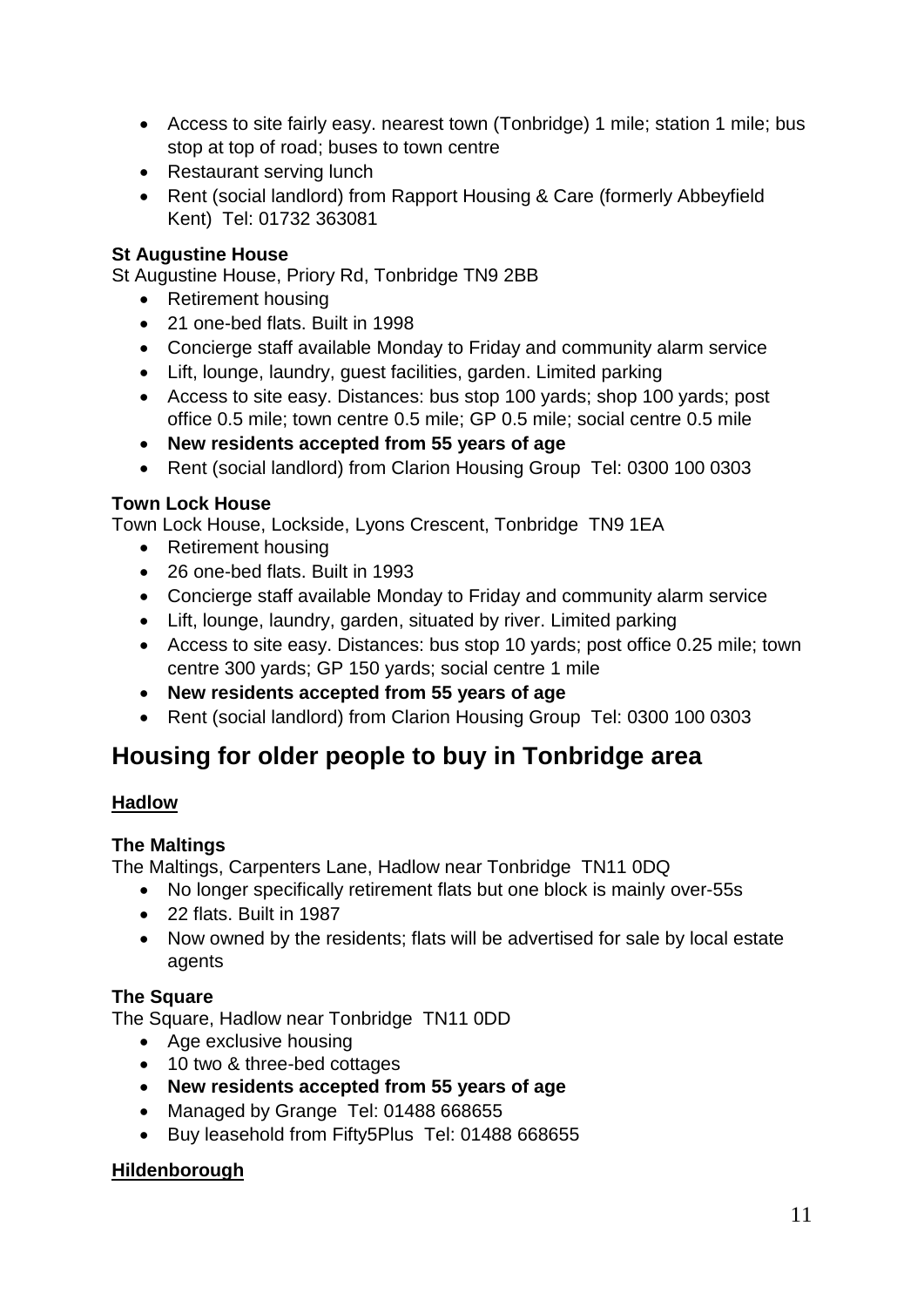# **Raphael & St Michael's Court**

Raphael & St Michael's Court, Hollanden Park, Coldharbour Lane, Hildenborough near Tonbridge TN11 9LE

- Enhanced sheltered housing. You need to check what they actually mean by this
- 26 one & two-bed flats. Built in 1984. Includes mobility and wheelchair standard properties
- Close Care scheme with resident management staff (24 hours) and community alarm service. You need to check what they actually offer
- Lift, restaurant, laundry, guest facilities, garden
- Access to site fairly easy but less so for less mobile people. Distances: bus stop 400 yards; shop 600 yards; post office 700 yards; nearest town 2 miles; GP 400 yards; social centre 400 yards
- Regular social activities. Some meals available. **New residents accepted from 55 years of age**
- Buy leasehold from Raphael Medical Centre Tel: 01732 833924

# **Tonbridge**

# **Castle Court**

Castle Court, 25-29 Hadlow Rd, Tonbridge TN9 1QU

- Enhanced sheltered housing. You need to check what they actually mean by this
- 53 one & two-bed flats. Built in 2005
- Assisted Living scheme with resident management staff and community alarm service. You need to check what they actually offer
- Lift, lounge, dining room, laundry, quest facilities
- Distances: town centre 500 vards
- Some meals available. **New residents accepted from 60 years of age.** Both cats & dogs generally accepted (subject to terms of lease and landlord permission)
- Developed by [McCarthy & Stone](http://www.mccarthyandstone.co.uk/)
- Care provider: Allied Healthcare
- Buy leasehold from First Port Tel: 0333 321 4072

### **Castlefields**

Castlefields, The Slade, Tonbridge TN9 1HS

- Retirement/sheltered housing
- 23 one & two-bed flats. Built in 1999
- Visiting management staff (House Manager works 10am to 3pm), nonresident management staff (part-time) and community alarm service
- Lounge, laundry, guest facilities, garden
- Access to site easy but less so for less mobile people. Distances: bus stop 100 yards; shop 100 yards; post office 100 yards; town centre 100 yards; GP 100 yards; social centre 100 yards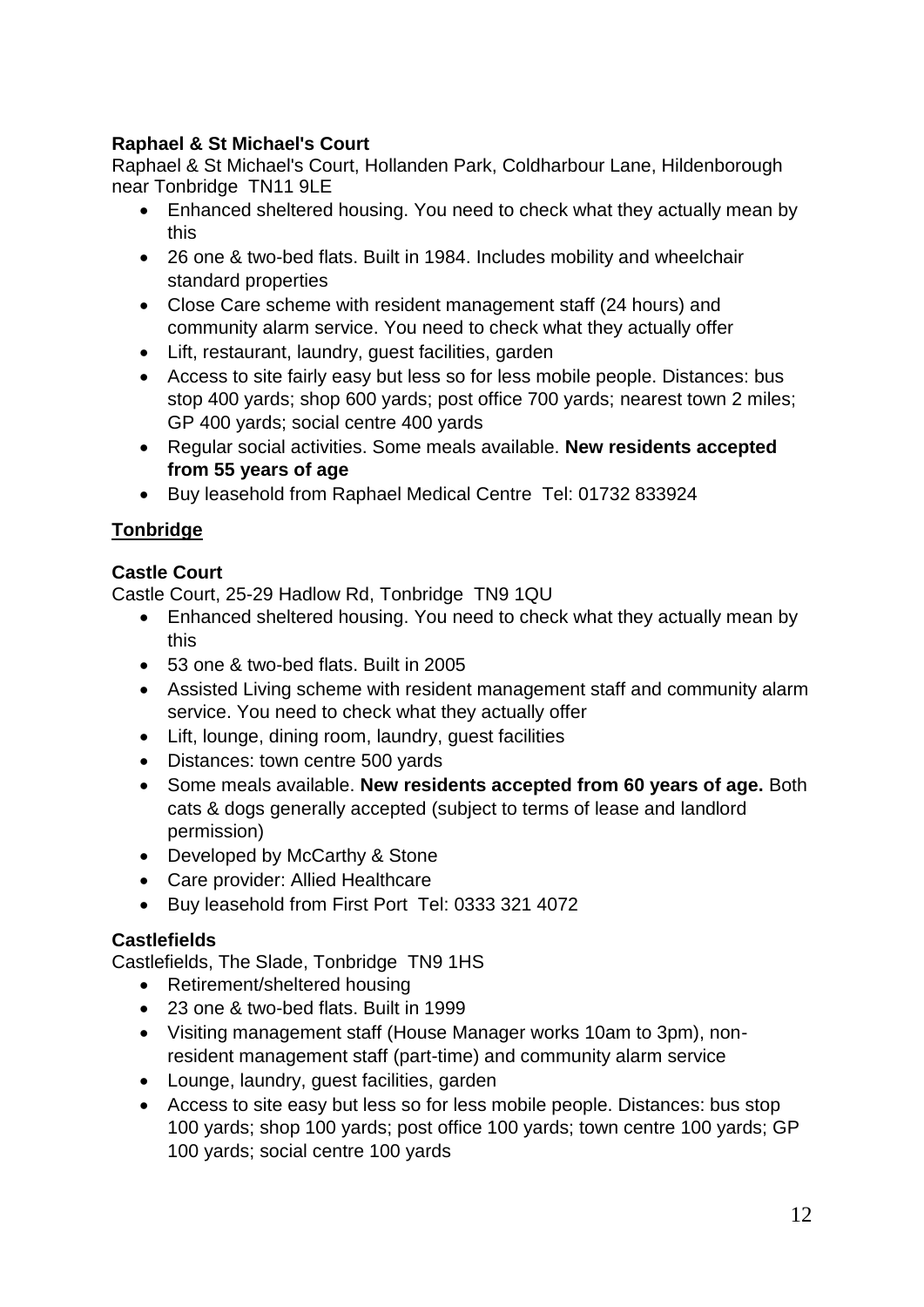- Weekly social activities include occasional coffee mornings, garden party, birthday and Christmas parties. **New residents accepted from 60 years of age.** Both cats & dogs generally accepted (subject to terms of lease and landlord permission)
- Buy leasehold from First Port Tel: 0333 321 4072

### **Holmes Court**

Holmes Court, Medway Wharf Rd, Tonbridge TN9 1GS

- Retirement/sheltered housing
- 64 one & two-bed flats. Built in 2008
- Resident management staff and community alarm service
- Lift, lounge, laundry, guest facilities
- Whole site accessible by wheelchair. Access to site easy. Distances: bus stop 600 yards; shop 200 yards; post office 600 yards; town centre 299 yards; GP 600 yards; social centre 500 yards
- Regular social activities include coffee morning, games nights, and social evenings. **New residents accepted from 60 years of age.** Both cats & dogs generally accepted (subject to terms of lease and landlord permission)
- Developed by [McCarthy & Stone](http://www.mccarthyandstone.co.uk/)
- Buy leasehold from First Port Tel: 0333 321 4072

# **Merryfield Court**

Merryfield Court, Waterloo Rd, Tonbridge TN9 2SL

- Retirement/sheltered housing
- 34 one & two-bed flats. Built in 1992
- Resident management staff and community alarm service
- Lift, lounge, laundry, guest facilities, garden
- Access to site easy but less so for less mobile people. Distances: bus stop 200 yards; shop 200 yards; post office 500 yards; town centre 200 yards; GP 500 yards
- Weekly social activities include Tuesday coffee morning, Wednesday coffee afternoon, Thursday exercise classes, and occasional evening entertainment organised by residents' social committee. **New residents accepted from 60 years of age.** Both cats & dogs generally accepted (subject to terms of lease and landlord permission)
- Developed by [McCarthy & Stone](http://www.mccarthyandstone.co.uk/)
- Buy leasehold from First Port Tel: 0333 321 4072

### **Riverside Court**

Riverside Court, Lyons Crescent, Tonbridge TN9 1EZ

- Retirement/sheltered housing
- 39 one & two-bed flats. Built in 1985
- Non-resident management staff and community alarm service
- Lounge, laundry, garden
- Access to site easy. Distances: bus stop 250 yards; shop 250 yards; post office 600 yards; town centre 250 yards; GP 400 yards; social centre 500 yards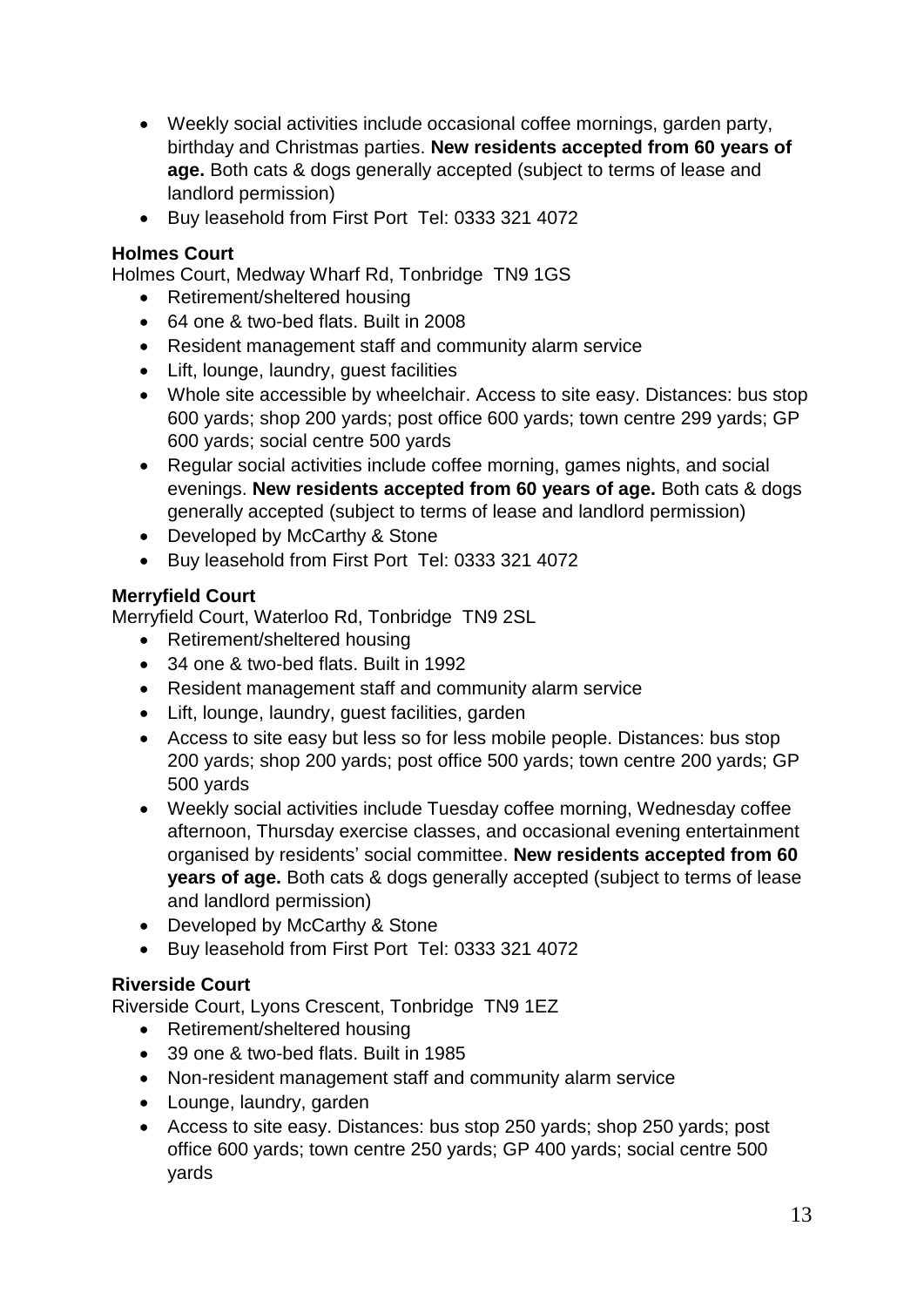- Regular social activities include coffee mornings. **New residents accepted from 60 years of age**
- Buy leasehold from Hyde Group Tel: 0800 328 2282, 0300 123 2233, 0845 606 1221

### **Rosewell House**

Rosewell House, Tudeley Lane, Tonbridge TN11 0FT

- Extra care housing scheme for over-55s. You need to check what they actually mean by this
- 59 one & two-bed flats. Built in 2018
- **For over-55s**
- 9 one-bed flats and 15 two-bed flats available to buy leasehold through the Older Person's Shared Ownership scheme (OPSO). You can be an existing homeowner but must have an annual income below £80,000. You buy 75% of the property's value. You are not charged rent for the remaining 25% but if you sell, you only sell 75%; the housing association always retains 25%. You are responsible for internal repairs, bills, care & support; the housing association are responsible for external maintenance
- Wheelchair-accessible throughout
- Person-centred care packages
- Optional events and activities eg coffee mornings, flower arranging, craft classes, film nights, outings etc
- Handyman service to change lightbulbs, put up pictures or shelves, hang curtains etc
- Washing and ironing (additional charge)
- Housing staff on site 24 hours in case of emergencies and community alarm service
- Lounge, garden, activity room, hair salon/therapy room, WIFI in some areas, lifts, off-road parking, mobility scooter store, pets accepted
- Access to site fairly easy. nearest town (Tonbridge) 1 mile; station 1 mile; bus stop at top of road; buses to town centre
- Restaurant serving lunch
- Buy leasehold from Rapport Housing & Care (formerly Abbeyfield Kent) Tel: 01732 363081

### **St Giles Lodge**

St Giles Lodge, Shipbourne Rd, Tonbridge

- Retirement/sheltered housing
- **•** Built 2018
- Non-resident management staff and community alarm service
- Lift, lounge, quest facilties, garden
- Developed by Churchill Retirement Living
- Buy leasehold Tel: 01732 386478

### **Waterside Lodge**

Waterside Lodge, Bradford St, Tonbridge TN9 1FS

• Retirement/sheltered housing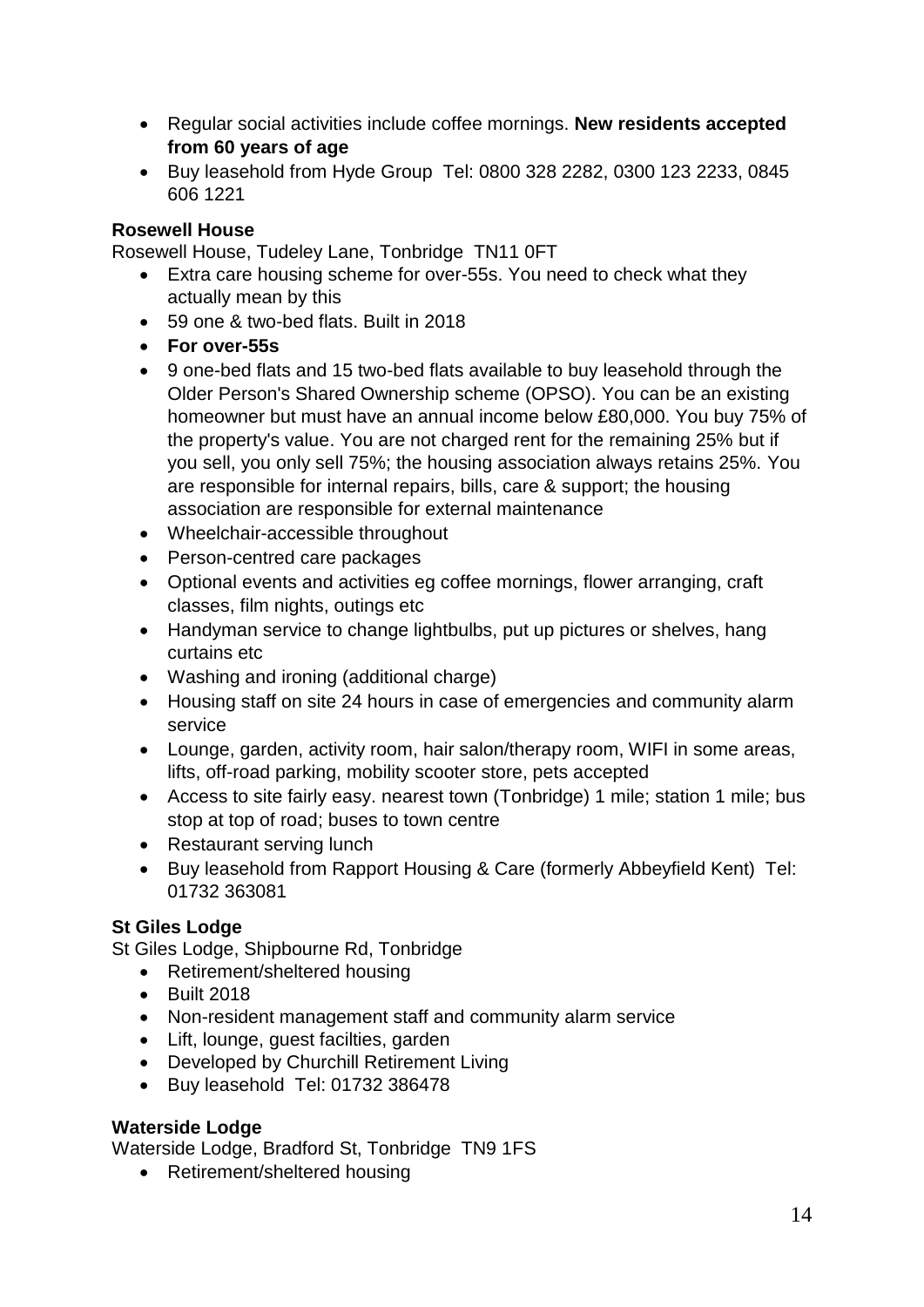- 31 one & two-bed flats. Built in 2014
- Non-resident management staff and community alarm service
- Lift, lounge, laundry, guest facilities, garden
- Developed by [Churchill Retirement Living](http://www.churchillretirement.co.uk/)
- Buy leasehold from Millstream Management Services Tel: 0800 077 8717

# **Wateringbury**

#### **Meadow View Court**

- One-bed and two-bed flats
- Hair salon, lounge, dining room, activity room and garden
- Housing support and care team on site every day
- Shared ownership available
- **New residents accepted from 55 years of age**
- Buy leasehold or shared ownership from Rapport Housing & Care Tel: 07534 973360 Email: [sales@rapporthc.co.uk](mailto:sales@rapporthc.co.uk) Web: [www.rapporthousingandcare.co.uk](http://www.rapporthousingandcare.co.uk/)

# **Care homes**

# **Age UK**

- You can get publications on choosing & finding care homes, paying for permanent or temporary care, deprivation of assets and treatment of partners and property in the means test by ringing Age UK Tel: 0800 169 6565
- You can also get a list of local care homes by ringing Age UK Sevenoaks & Tonbridge Tel: 01732 366100

# **Debt and mortgage repayments**

### **Citizens Advice**

Free phone advice Monday-Friday 9am-5pm. Some office appointments may be possible in Tonbridge, Aylesford, Larkfield and Snodland. Tel: 0808 278 7810.

### **Crosslight Debt Advice Centre**

Tel: 01732 300425, 020 7052 0318 Email: [info@crosslightadvice.org](mailto:info@crosslightadvice.org) Web: [www.crosslightadvice.org](http://www.crosslightadvice.org/)

Free debt advice, money education and budgeting support for anyone who needs it regardless of background, faith or circumstance. They are based at Tonbridge Baptist Church.

# **Money & Pensions Service**

If you're on certain benefits and you're struggling to pay your mortgage, you may be able to get help from the government to pay the interest on your mortgage. This is called Support for Mortgage Interest (SMI). It will be paid as a loan - which must be repaid when you die or sell your home. If you're getting SMI as a benefit now, you will be offered the choice of taking out an SMI loan in future. The amount you have already received as a benefit does not need to be repaid.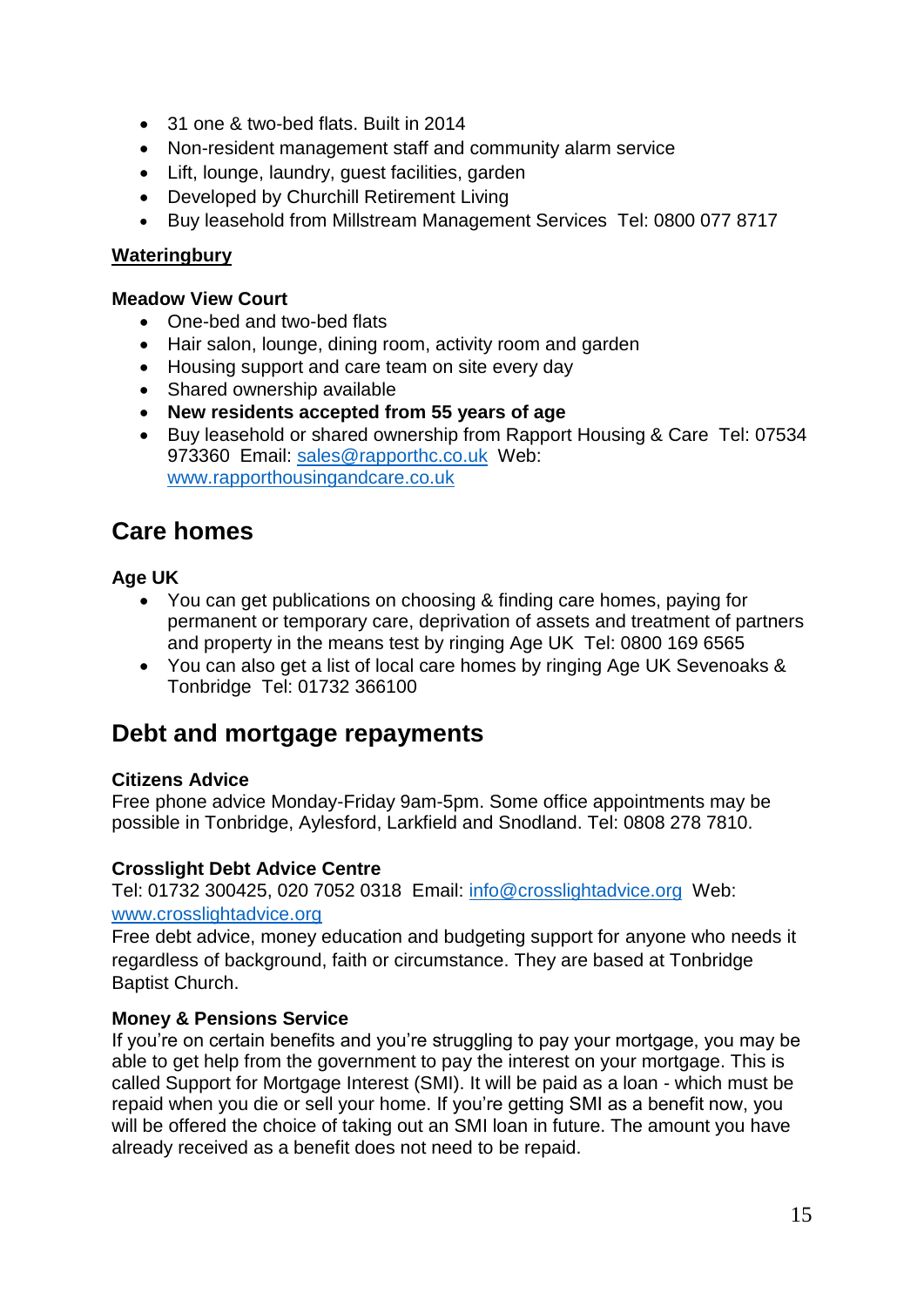Before you decide whether an SMI loan is the best option for you and your household, it's a good idea to seek professional advice.

- Call the Money & Pensions Service. Tel: 0800 011 3797 Web: [www.moneyhelper.org.uk](http://www.moneyhelper.org.uk/) for free, impartial money advice. Lines are open Monday to Friday, 8am to 8pm and Saturday, 9am to 1pm. Calls are free.
- Call Citizens Advice. Free phone advice Monday-Friday 9am-5pm. Some office appointments may be possible in Tonbridge, Aylesford, Larkfield and Snodland. Tel: 0808 278 7810.

#### **One You Kent**

Trained advisors can support you with reducing debt. Web: www.oneyoukent.org.uk

#### **Shelter**

#### Tel: 0808 800 4444 Web: [www.shelter.org.uk](http://www.shelter.org.uk/)

Legal advice on housing and debt, court representation and payment plan negotiations. Can help if you are struggling to pay your rent or your mortgage.

#### **Your local council**

If you are having difficulty paying your mortgage free confidential advice is available from your local council. In Tonbridge contact the Housing Team on 01732 876067 or email housing.services@tmbc.gov.uk

# **Empty Homes**

#### **Reasons to bring your unoccupied property back into use**

- You may be missing out on revenue from rental income
- You may be paying more for council tax, insurance, utility bills and repairs
- Your empty property may be a target for vandalism and other anti-social behaviour which can mean additional costs to repair damage

### **Help may be available from your council**

- Undertaking property renovation works
- Selling the property
- Renting out your property

Contact the Private Sector Housing Team Tel: 01732 876395, 876067 Email: [privatesectorhousing@tmbc.gov.uk](mailto:privatesectorhousing@tmbc.gov.uk)

# **Floods and adverse weather**

#### **Adverse weather**

If you need 4x4 vehicles to help you in an emergency phone South East 4x4 Response on 01622 962636 (24 hours) or 999. If it is not an emergency phone 07040 900456

#### **Electric emergencies**

If you spot a potential hazard or to find out what it is safe to do near overhead power lines or underground cables. Tel: 0800 40 40 90 (24 hours). Web: [www.nationalgrid.com](http://www.nationalgrid.com/)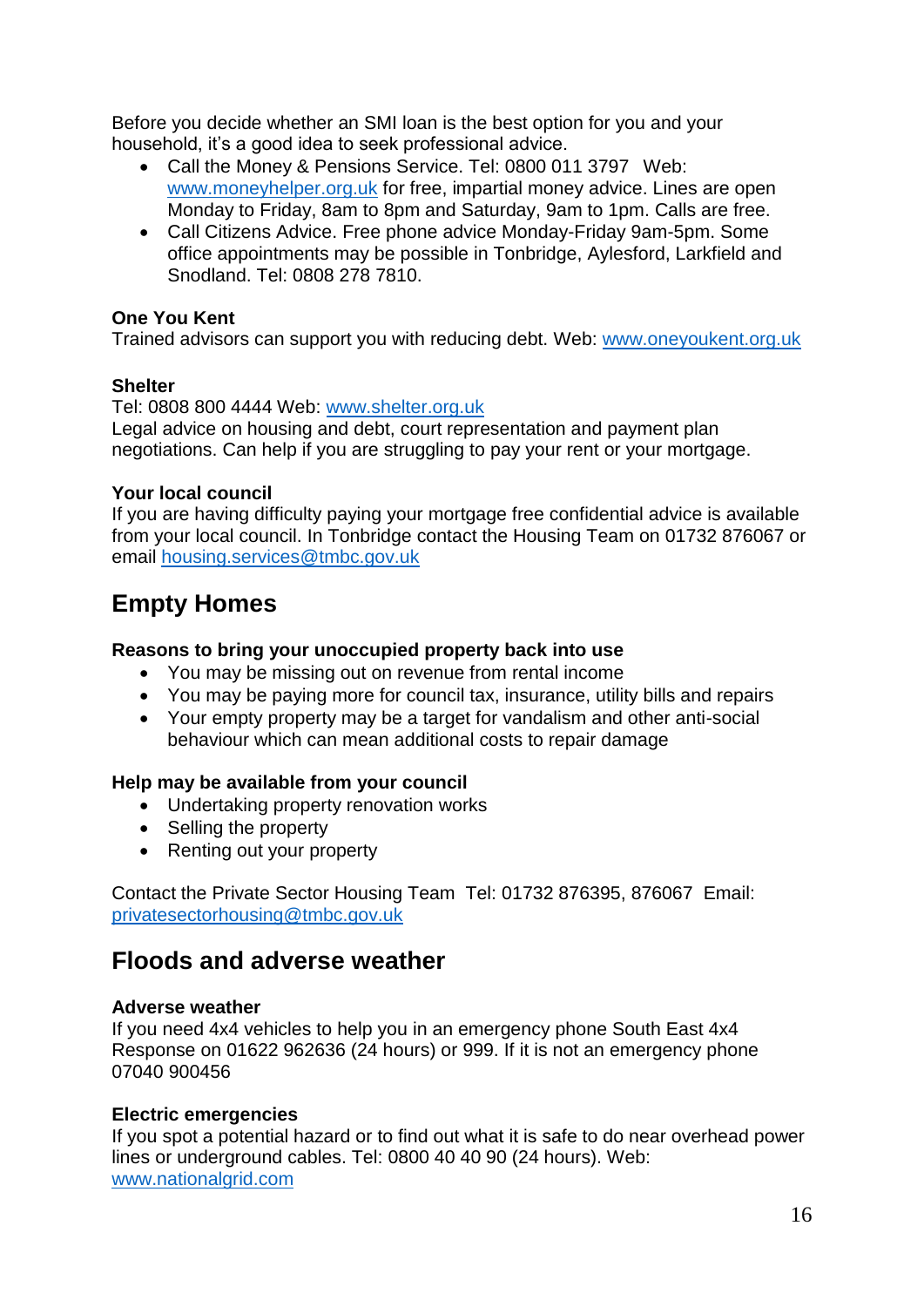#### **Floods on roads and blocked drains**

If there is a flood on the road or in a public drain and it may cause injury or is putting homes at risk ring Kent County Council on 03000 418181 (Mon-Fri 9am-5pm) or 03000 419191 (other times). Web: www.kent.gov.uk

#### **Gas emergencies**

To report a gas or carbon monoxide emergency or if a pipeline is struck (even if no gas leak has occurred). Tel: 0800 111 999 (24 hours). Web: [www.nationalgrid.com](http://www.nationalgrid.com/) Free carbon monoxide detectors from Citizens' Advice Email: [energy@nwkent.cab.org.uk](mailto:energy@nwkent.cab.org.uk)

#### **Power cuts**

To report a power cut, call 105. Visit [www.nationalgrid.com](http://www.nationalgrid.com/) to find out how to prepare for power cuts.

#### **Sandbags**

You can have sandbags delivered free of charge if there is a flooding emergency. Contact Tonbridge & Malling Borough Council and ask for the Emergency Planning Team

### **Snow clearing and gritting**

Contact Kent County Council Tel: 0845 247800

#### **Staying safe**

If you need advice on staying safe in a flood, phone the Government's Floodline on 0345 988 1188 (24 hours). Web: www.gov.uk/help-during-flood

# **Heating costs and repairs**

### **Getting more information**

- **Age UK**. They produce many publications. To get them Tel: 0800 169 6565
	- o help with heating costs
	- o saving energy
	- o switching energy suppliers
	- o repairs, improvements and adaptations
	- o help for homeowners
	- o help for private tenants
	- $\circ$  help for social housing tenants
- **Independent Age**. They produce Being Winter Wise which explains about keeping your home warm and making winter more affordable. You can get it from Independent Age Tel: 0800 319 6789 Web: www.independentage.org
- **Tonbridge & Malling Borough Council**. You may be able to get free watersaving devices, thermometer cards and information on how to save money on fuel bills from Tonbridge & Malling Borough Council Tel: 01732 844522 Web: [www.tmbc.gov.uk](http://www.tmbc.gov.uk/)

### **Getting free advice**

 **Citizens' Advice**. They can give you impartial and confidential advice on your energy, for example, struggling to pay bills, requiring better deals on energy,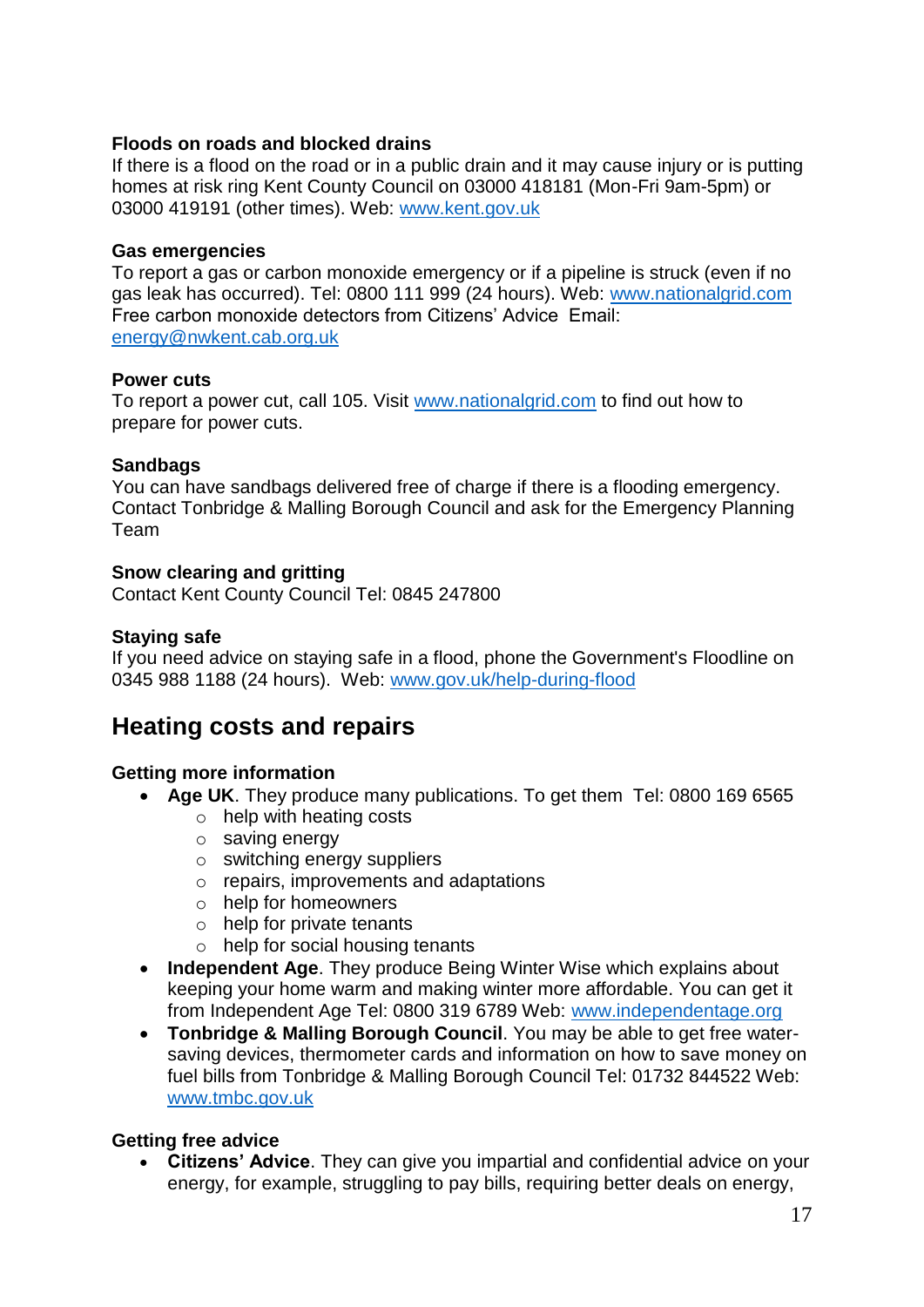guidance on the most appropriate payment methods etc. Free phone advice Monday-Friday 9am-5pm. Some office appointments may be possible in Tonbridge, Aylesford, Larkfield and Snodland. Tel: 0808 278 7810.

- **Energy Saving Trust**. Their advice service can advise you on how to save energy in your home. You can call them on 0300 123 1234 (all you pay for is a national rate call).
- **Green Doctor**. This is part of the Groundwork charity. Web: [www.groundwork.org.uk/greendoctor](http://www.groundwork.org.uk/greendoctor) They can:
	- o Help you switch your energy tariff to a better deal
	- o Advise you on reducing energy use at home
	- o Support you to access the Warm Home Discount or Priority Services Register
	- o Support you with applications for energy or water debt relief
	- o Refer you for the installation of larger measures if needed
	- o Refer you to other support organisations within your community if needed
	- o Deliver small efficiency measures, such as LED lightbulbs or draught proofing
- **Kent County Council**. They may be able to send you an energy saving advice pack. Contact Warm Homes Tel: 0800 170 1174 Email: warm.homes@kent.gov.uk Web: www.kent.gov.uk/warmhomes

# **Replacing your boiler or heating system**

We are not aware of any scheme for free boilers. However some help may be available:

- **Kent & Medway Warm Homes**. This is a partnership between your local council and Kent County Council offering financial help with boilers, heating systems and insulation.
	- o People of any age on means-tested benefits (eg Universal Credit, Housing Benefit, Council Tax Support, Pension Credit Guarantee Credit) may be eligible for Warm Homes grants for heating or insulation. There may be a waiting list
	- o If you are over 65 with a diagnosed long-term medical condition, you may also be eligible for help from your local council
	- o In Tonbridge & Malling Email: [privatesectorhousing@tmbc.gov.uk](mailto:privatesectorhousing@tmbc.gov.uk)  Web: [www.simpleenergyadvice.org.uk](http://www.simpleenergyadvice.org.uk/)
- **Affordable Warmth Obligation**. This is a Government scheme where you may be eligible for funding towards a replacement boiler or heating system. Contact your energy supplier to see if they are part of this scheme. Web: [www.gov.uk/energy-company-obligation](http://www.gov.uk/energy-company-obligation)
	- o If you own or privately rent your home you may be eligible
	- $\circ$  If you rent social housing you may also be eligible if your home has a poor energy efficiency rating.

 **Peabody Home Improvement Agency** Tel: 0800 028 3172 Email: infohia@peabody.org.uk Web: www.peabody.org.uk/care-support Health & Housing Co-ordinators may be able to provide assistance with new boilers. Grants of up to £3000 may be available

### **Reducing your heating bills and improving your home**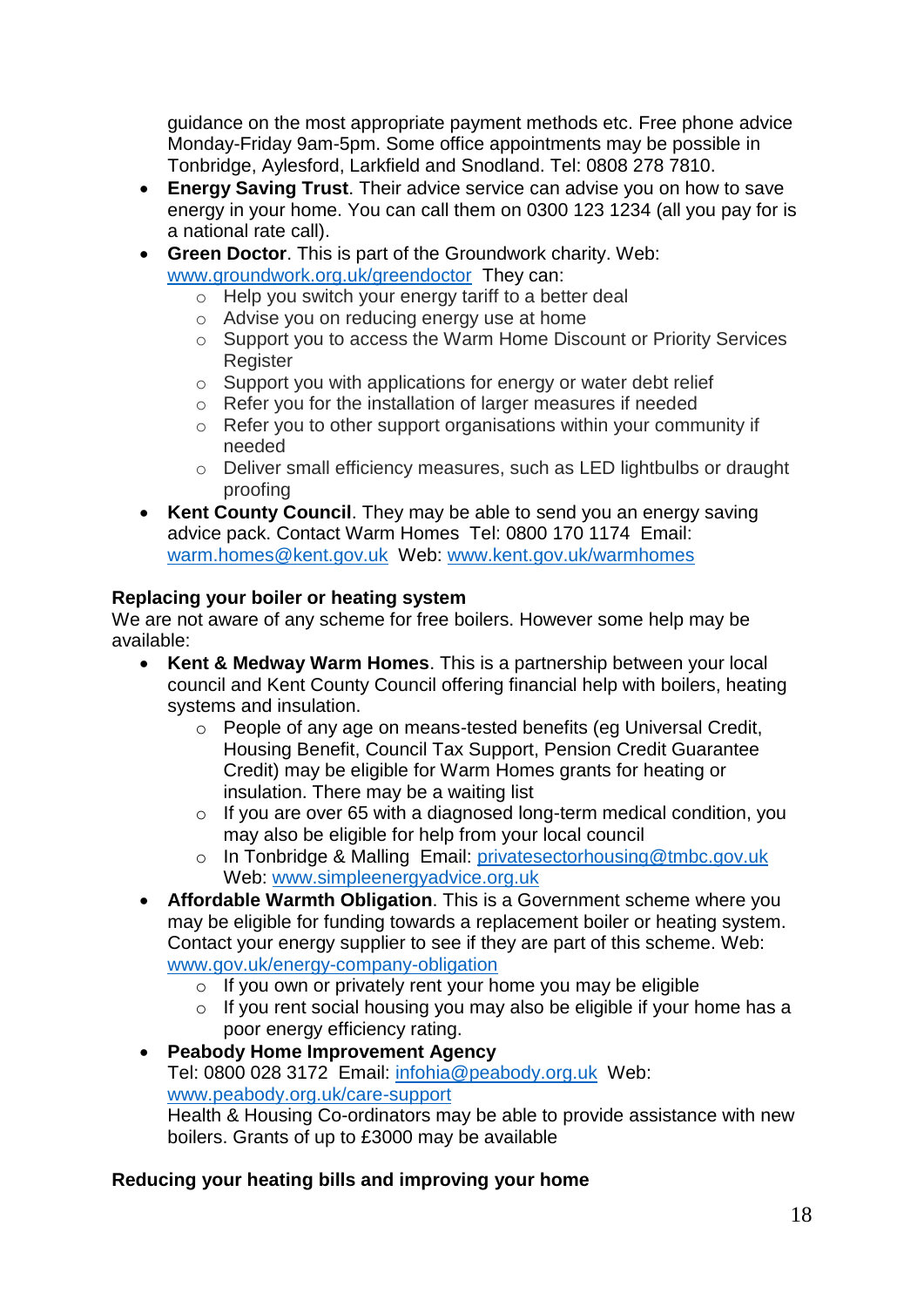# **Winter Fuel Payments**

- o Yearly one-off tax-free payment to help all older people keep warm in winter.
- o It is worth about £100-300 per year depending on your age and whether you are single or a couple.
- o It's not means-tested and it does not depend on whose name is on the bill.
- o Contact the Department for Work & Pensions to see if you're receiving it. Tel: 0845 915 1515 Web: www.gov.uk

### **Cold Weather Payments**

- o Extra help for people who are on some income-related benefits with increased heating costs during periods of very cold weather.
- o If you are eligible (eg getting means-tested benefits such as Pension Credit Guarantee Credit) then you will be paid £25 automatically each time it drops below zero degrees Centigrade for seven consecutive days at any point between November and March.
- o However this length of very cold weather is quite rare.

# **Warm Home Discount Scheme**

- o You could get money off your fuel bills under the Warm Home Discount Scheme. It is worth about £140 per year. This won't affect your Cold Weather Payment or Winter Fuel Payment. You may be eligible if you get Pension Credit Guarantee Credit or are on a low income. Usually it is for electricity but it can be for gas instead if you get dual fuel (both from the same supplier). Mainly big suppliers are part of this scheme so you could lose out if you switch to a company that doesn't offer it.
- o If you are on Pension Credit Guarantee Credit, the Department for Work & Pensions will write to you telling you how to apply. If you haven't received that letter by December you can phone them on 0800 731 0214. Once you have applied initially it is usually automatic in subsequent years
- o If you don't get Pension Credit Guarantee Credit but are on a low income then should apply direct to your energy supplier as early as possible. A limited number of discounts are available. Not all energy suppliers take part and if you switch supplier you need to apply again
- o If you live in a park home (mobile home) you will need to apply online through Charis Grants (Age UK can help you do this) Web: [www.charisgrants.com/park-homes-warm-home-discount-scheme](http://www.charisgrants.com/park-homes-warm-home-discount-scheme)

### **Warm Homes Assistance and Home Improvement Assistance**

- $\circ$  Your local council can visit to assess if there are any significant health and safety hazards in your home, for example:
	- $\blacksquare$  if you are living in a cold home
	- **i** if you have damp and mould
	- **i** if you have significant trip or fall hazards such as dangerous steps or stairs
	- **if you have poor fire safety such as dangerous electrics or a** smoke alarm that doesn't work
	- **if you have a leaking roof etc.**
- $\circ$  If you rent your home they can liaise with your landlord.
- o If you own your home your local council can advise on funding available to improve your housing conditions and may be able to help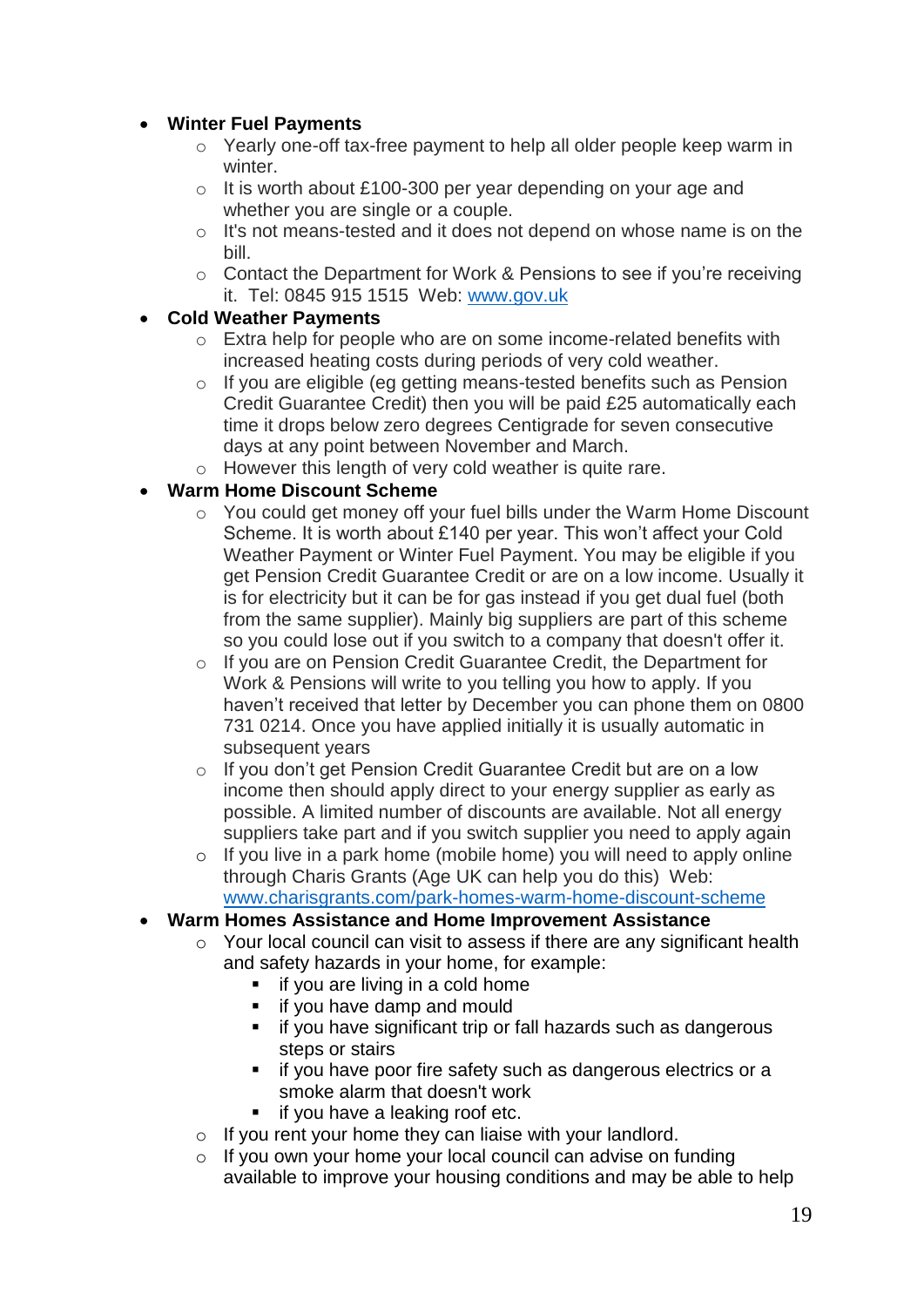fund works in your home to reduce those hazards if you are on a low income such as income-related benefits. They may also be able to help if you have a long-term health condition.

- o Funding of up to £10,000 may be available, subject to availability. You should not be in Council Tax arrears and the assistance is repayable if you sell your home.
- o Contact the Housing Team on 01732 876067, 876395 or email [housing.services@tmbc.gov.uk](mailto:housing.services@tmbc.gov.uk) privatesectorhousing@tmbc.gov.uk
- **Loft and cavity wall insulation**
	- $\circ$  Insulating your home is a great way of being warmer in the winter and saving money. Energy companies will do it if the loft is tidy but you need to empty it first of anything that is stored up there.
	- o You may also be able to get subsidised loft and cavity wall insulation through Energy Company Obligation funding to residents across Kent. You do not need to be on benefits or a low income to qualify but the support available will depend on your property type and where you live
	- o Contact the Housing Team on 01732 876067, 876395 or email [housing.services@tmbc.gov.uk](mailto:housing.services@tmbc.gov.uk) privatesectorhousing@tmbc.gov.uk

# **Radiator panels**

- o Radiator insulation panels could reduce heating bills by 12-15%.
- o These may be available free to older people.
- o They are quick and easy to install.
- $\circ$  These may be available free to older people from Tonbridge & Malling Borough Council Tel: 01732 844522.

# **Different ways of paying for fuel**

- o Economy 7 used to be cheaper but is now often poor value
- o Prepayment is where you pay upfront in a shop for example
- o The best tariffs are generally fixed-term tariffs where the fuel price is fixed for a limited period
- o Green tariffs tend to be more expensive though possibly more environmentally friendly
- o Further discounts may be available if you have dual fuel (gas and electricity from the same supplier), pay online or pay by direct debit.

### **Decent Homes Grants**

- o This can give you financial assistance for repairs and improvements.
- o Contact your local council for details

# **Home insurance**

- The Money & Pensions Service can give you more information about different types of insurance Tel: 0800 011 3797 Web: [www.moneyhelper.org.uk](http://www.moneyhelper.org.uk/)
- You could also look at a price comparison website such as www.moneysavingexpert.com
- Age UK works in partnership with selected insurance companies to provide home insurance. To find out more ring 0800 323 4430
- However it may be worth shopping around. Contact the Association of British Insurers for more information about buying insurance Tel: 020 7600 3333.
- Contact the British Insurance Brokers' Association to find an insurance broker in your area Tel: 0870 950 1790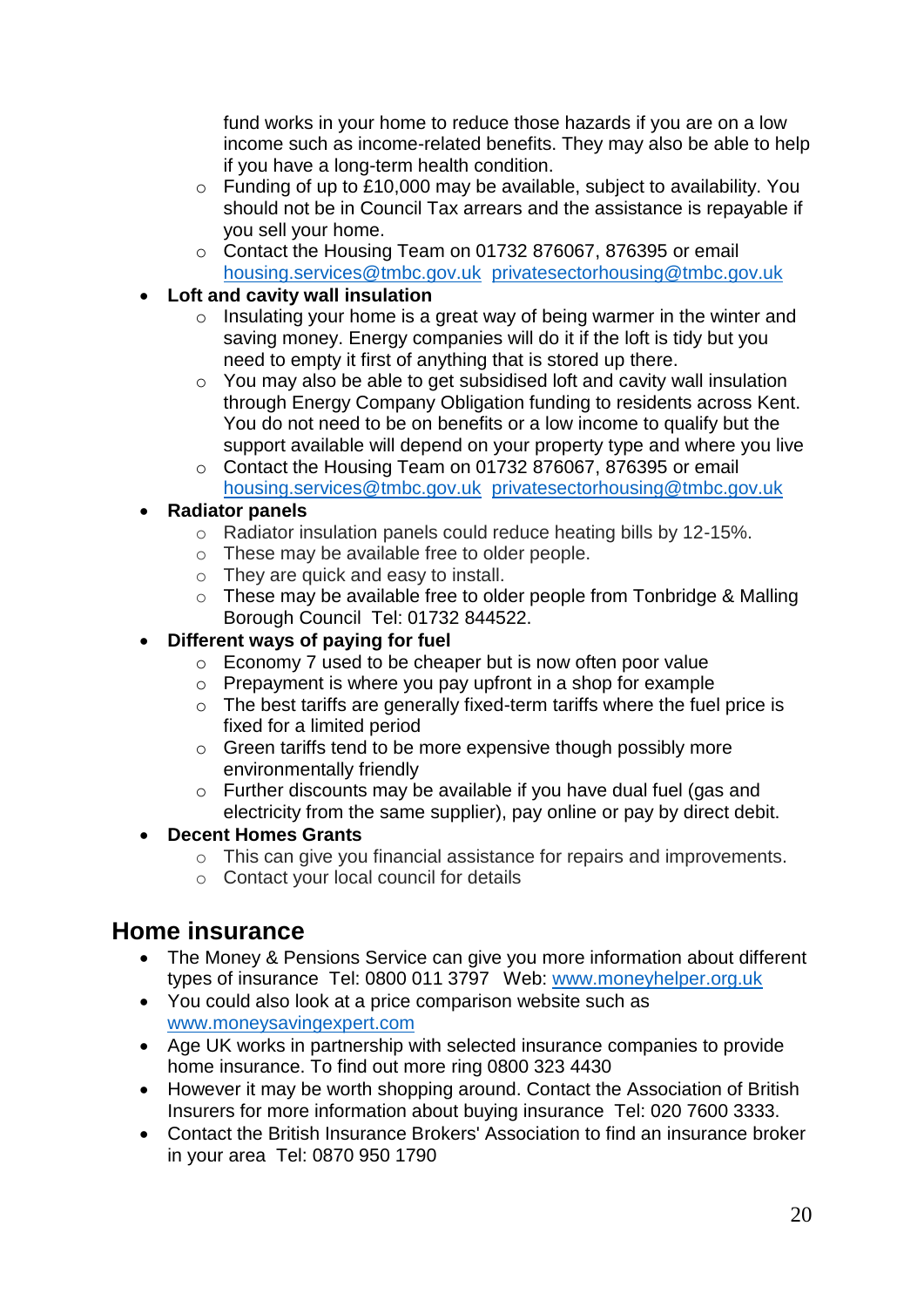- The Financial Conduct Authority can confirm whether a firm is authorised to sell insurance Tel: 0845 606 1234
- LRB Organise. Leanne Bradshaw may be able to help with getting quotes for home insurance. Tel: 07854 693711. Web: [www.lrb-organise.co.uk](http://www.lrb-organise.co.uk/)

### **Lifebook**

This enables you to record all sorts of useful details which will not only help you to be more organised but could also be invaluable to a family member or a friend if they need to locate important information about you in an emergency. You simply follow the step-by-step instructions to fill in the various sections with your details, contacts and locations of important documents. The possessions section deals with recording details of your significant possessions or valuables such as jewellery and cars. The LifeBook is available in both a booklet and computer versions. More information from Age UK Tel: 0345 685 1061 Web: www.ageuk.org.uk/lifebook

# **Homelessness**

The Homelessness Reduction Act 2018 means that a council still has to help you to find a home even if you not what they would call a priority. They cannot say that you have made yourself intentionally homeless. However this does not mean that they have to provide you with a home; simply that they have to help you to find one or help you to stay where you are. They can only refuse to help you if they can prove that there is a "deliberate and unreasonable refusal to co-operate" on your part. If they say this then you should seek help from:

- Citizens' Advice. Free phone advice Monday-Friday 9am-5pm. Some office appointments may be possible in Tonbridge, Aylesford, Larkfield and Snodland. Tel: 0808 278 7810.
- Citizens' Rights for Older People (CROP). 9a High St, Lenham ME17 2QD Tel: 01622 851200 Email: [lenham@cropkent.org.uk](mailto:lenham@cropkent.org.uk) Web: [www.cropkent.org.uk](http://www.cropkent.org.uk/) May be able to do home visits.
- The Advocacy People (formerly SEAP). PO Box 375, Hastings TN34 9HU Tel: 0330 440 9000 Email: [info@theadvocacypeople.co.uk](mailto:info@theadvocacypeople.co.uk) Web: [www.theadvocacypeople.co.uk](http://www.theadvocacypeople.co.uk/) May be able to do home visits.

# **Age UK**

You can get publications on homelessness and finding private rented accommodation by ringing Age UK Tel: 0800 169 6565.

### **Bridge Trust**

Services for homeless people to prevent them from falling back into homelessness. Supports anyone between 18 and retirement. Tel: 01732 368363 Email: info@thebridgetrust.org.uk Web: www.thebridgetrust.org.uk

### **Citizens' Advice**

You can get advice if you are served with a notice seeking possession or a family member is unable to occupy the family home and is asked to leave. Their housing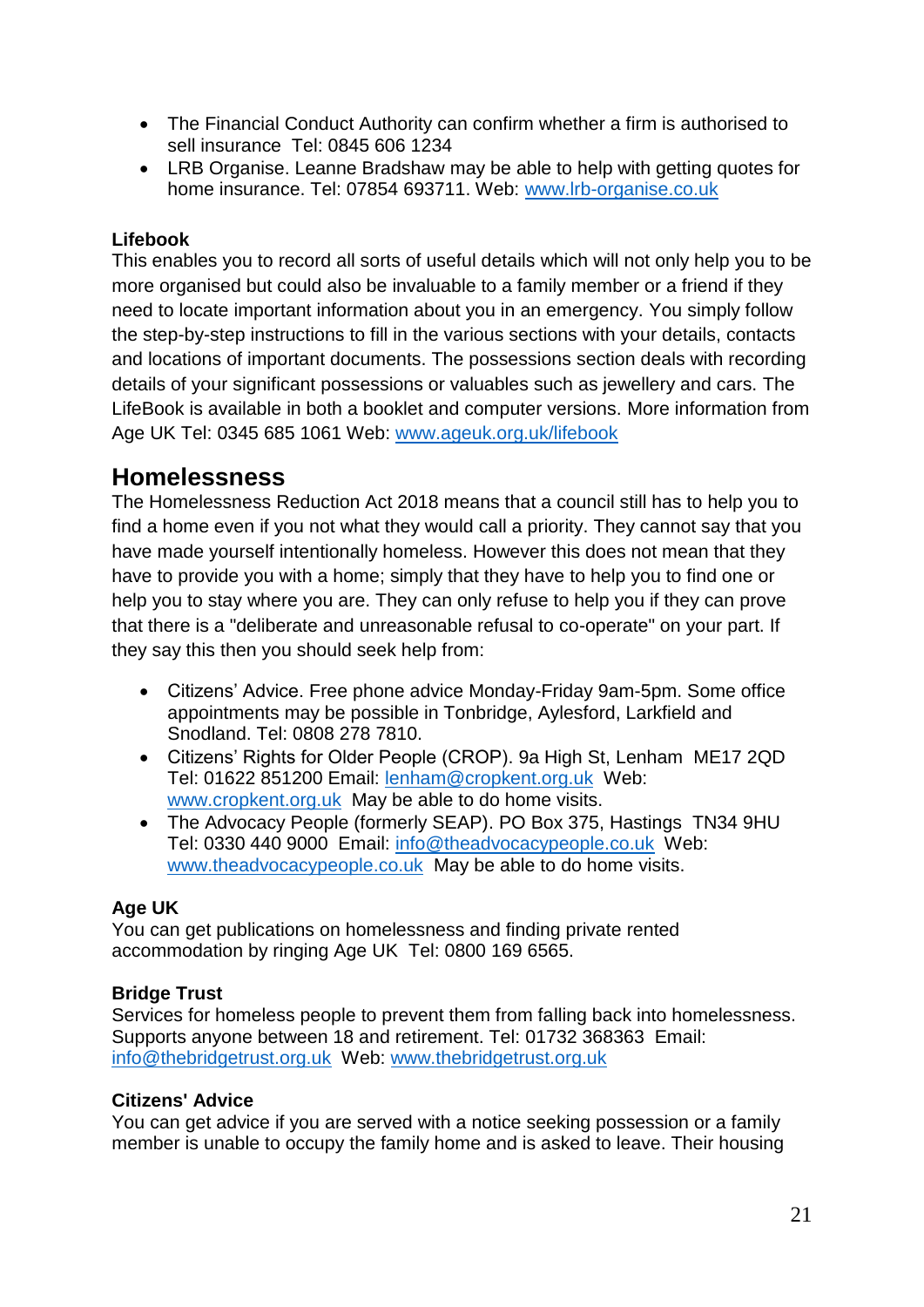specialist is based at Tonbridge Castle, Castle St, Tonbridge. Tel: 0808 278 7810 Web: www.citizensadvice.org.uk/local/north-west-kent

#### **Crosslight Debt Advice Centre**

Tel: 01732 300425, 020 7052 0318 Email: [info@crosslightadvice.org](mailto:info@crosslightadvice.org) Web: [www.crosslightadvice.org](http://www.crosslightadvice.org/)

Free debt advice, money education and budgeting support for anyone who needs it regardless of background, faith or circumstance. They are based at Tonbridge Baptist Church.

#### **Homeless Link**

Search for hostels and homelessness services. Tel: 020 7840 4430 Email: info@homelesslink.org.uk Web: www.homeless.org.uk

#### **Lookahead**

Homelessness advice and supported housing for people with mental health needs, learning disabilities and autism. Tel: 020 7368 4600 Email: getintouch@lookahead.org.uk Web: www.lookahead.org.uk

#### **Pathways to Independence**

Accommodation and support for single homeless people. Tel: 01634 819649 Web: [www.beyondhomelessness.org.uk](http://www.beyondhomelessness.org.uk/)

#### **Porchlight**

Can provide support if you are on the streets, sleeping rough or just have nowhere to go and no-one to turn to about pressure in your life. Tel: 0800 567 7699, 01227 760078 Email: headoffice@porchlight.org.uk Web: www.porchlight.org.uk

#### **Samaritans**

Can provide emotional support, day or night. Tel: 01892 532323 Text messages: 07725 909090 National helpline Tel: 08457 909090 Email: [jo@samaritans.org](mailto:jo@samaritans.org) Web: www.samaritans.org

#### **Shelter**

Tel: 0808 800 4444 Web: [www.shelter.org.uk](http://www.shelter.org.uk/) Can help if you are worried about homelessness or staying with friends.

#### **West Kent Mediation**

Can provide mediation sessions to resolve disputes. This could help to keep you in your home, allow you to return to your home or provide more time to find suitable alternative accommodation. Tel: 01732 469696 Web: www.wkm.org.uk

#### **West Kent MIND**

Can provide wellbeing support if you are threatened with homelessness or recovering from losing your home or worrying that you could lose your home. Tel: 01732 744950 Web: www.westkentmind.org.uk

#### **Your local council**

Free confidential advice is available from your local council. In addition, if you are on the streets or sleeping rough and it is freezing for several nights, your local council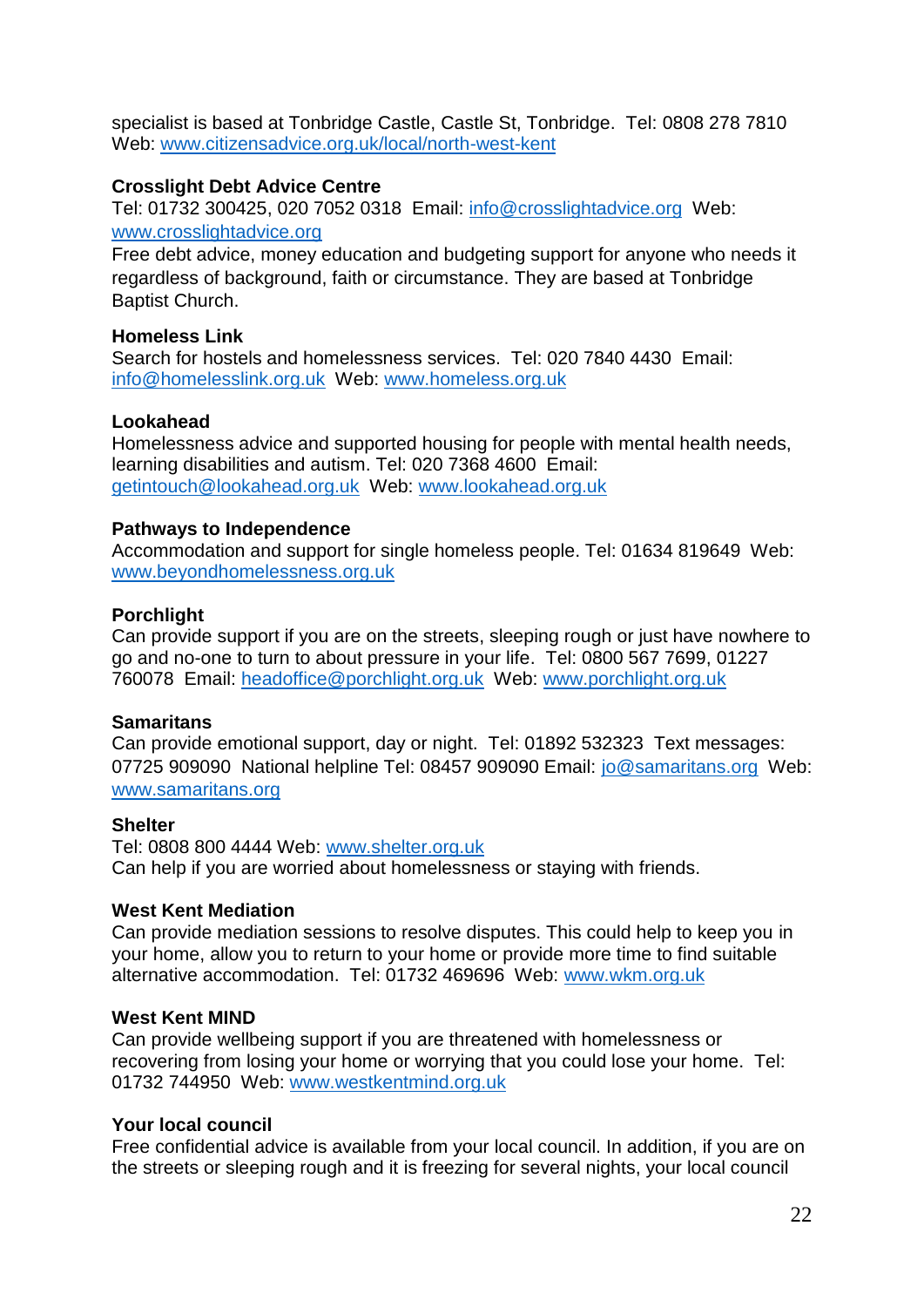may have a responsibility to arrange a temporary place in a shelter for you. In Tonbridge contact the Housing Team on 01732 876067 or email housing.services@tmbc.gov.uk

# **Homesharing**

### **Supportmatch Homeshare Service**

Tel: 01604 905517, 07742 807677, 07847 072490, 020 3633 6066 Email: [info@supportmatch.co.uk](mailto:info@supportmatch.co.uk) Web: [www.supportmatch.co.uk](http://www.supportmatch.co.uk/)

This is a service where a householder who has a spare room offers it to a homesharer in exchange for 10 hours per week of companionship, overnight security and some practical help around your home. This could include domestic help such as cooking or shopping but does not include any personal care. Supportmatch charge the older person £99 per month and the homesharer £159 per month rent.

# **Landlords**

# **Age UK**

You can get publications on finding private rented accommodation and tenants' rights by ringing Age UK Tel: 0800 169 6565

### **Shelter**

Tel: 0808 800 4444 Web: [www.shelter.org.uk](http://www.shelter.org.uk/) Can help if you are having problems with your landlord

### **Warm and healthy home visits**

Your local council can help tenants by liaising with landlords on repair issues. They will deal with problems informally where possible, but can enforce landlords to undertake works. In Tonbridge contact the Housing Team on 01732 876067, 876395 or email housing.services@tmbc.gov.uk privatesectorhousing@tmbc.gov.uk

# **Moving furniture**

### **David & Paul**

David & Paul can help you move furniture in your home (such as moving a bed downstairs). You can reach them on 07979 872724. There may be other light removal firms who can offer similar services.

### **Peabody Home Improvement Agency**

Tel: 0800 028 3172 Email: infohia@peabody.org.uk Web:

www.peabody.org.uk/care-support

Health & Housing Co-ordinators may be able to provide assistance with moving beds or removing hoarded materials

### **West Kent Hospital Discharge Scheme (Handy Heroes)**

Based in Tunbridge Wells Hospital and Darent Valley Hospital. Work with patients to help ensure their home is suitable for them to leave hospital. The service provides a detailed home assessment, advice on home adaptation funding and financial assistance alongwith access to the Handy Hero team who can react quickly to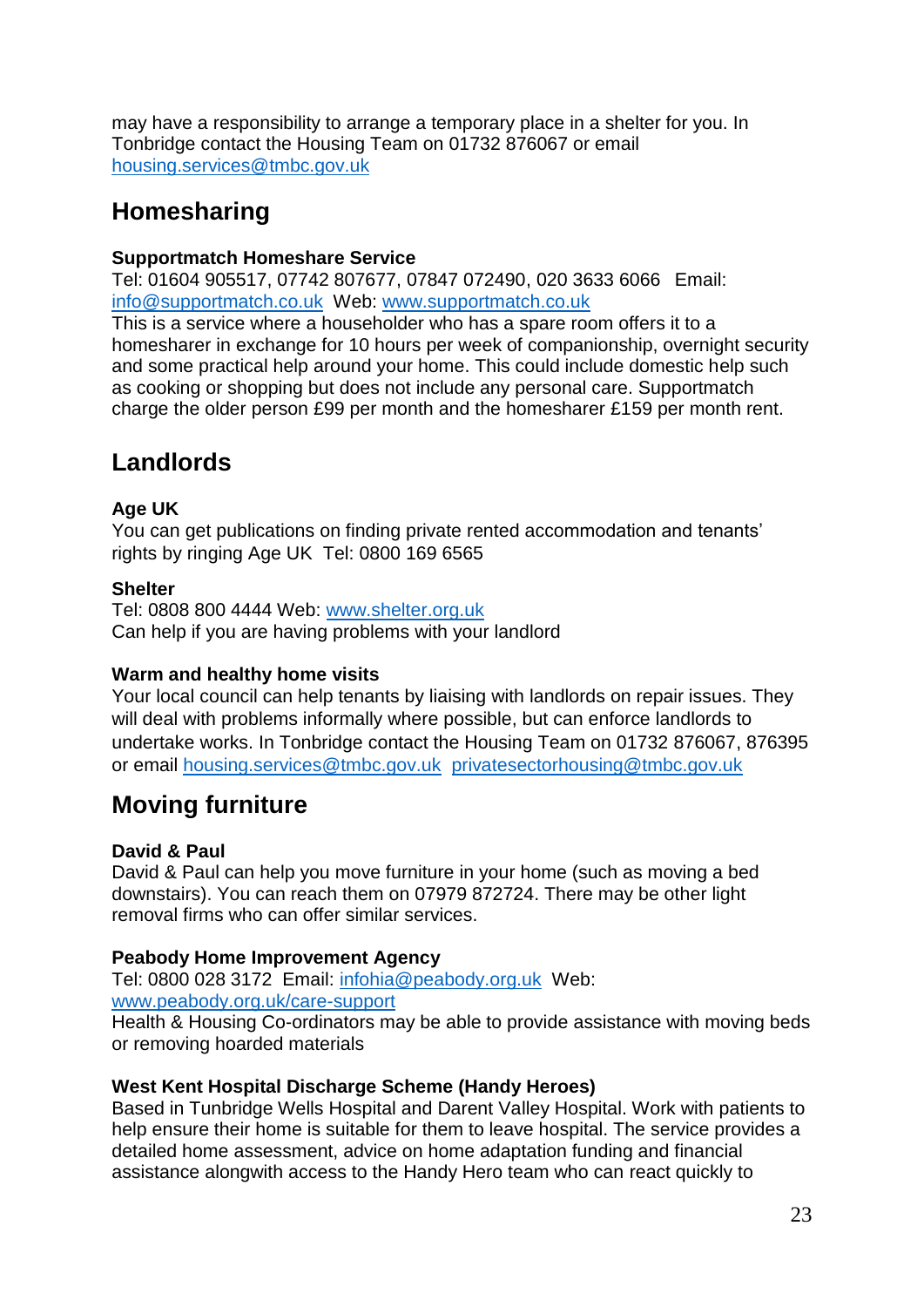requests for small home repairs, moving furniture or work to prevent further accidents, reducing the risk of a hospital re-admission. They can move large items of furniture such as beds, wardrobes and chests of drawers including moving beds downstairs if you can no longer manage stairs. Tel: 01732 227000 and ask for Handy Heroes. The West Kent Hospital Discharge Scheme covers Tonbridge

# **Moving home**

If you are on means-tested benefits you may be able to get a Budgeting Loan from the DWP Social Fund to help with removal costs

### **Britannia Bearsbys**

Based in Tonbridge and Aylesford. Tel: [01732 358900,](tel:01732%20358%20900) 01622 611861 Email: [info@bearsbys.com](mailto:info@bearsbys.com) Web: [www.bearsbys.com](http://www.bearsbys.com/)

#### **Chatfields Home Removals**

Waterloo Rd, Tonbridge TN9 2SN Tel: 01732 651163 Email: [info@chatfieldsremovals.co.uk](mailto:info@chatfieldsremovals.co.uk) Web: [www.chatfieldsremovals.co.uk](http://www.chatfieldsremovals.co.uk/)

### **Coppards Removals**

Based in Bromley but cover Tonbridge Tel: 01892 320400 and Kings Hill Tel: 01732 757797.

#### **Crutch Brothers**

22 Morleys Rd, Tonbridge TN9 1RA Tel: 01732 359043 Email: [enquiries@crutchbros.com](mailto:enquiries@crutchbros.com) Web: www.crutchbros.co.uk

### **Goodfellows Removals & Storage**

Based in West Malling. Tel: 01732 841841, 0800 634 6794. Web: [www.goodfellowsremovals.co.uk](http://www.goodfellowsremovals.co.uk/)

### **GP Removals**

Hermitage Lane, Aylesford ME20 7PX Tel: 01732 871503, 0800 644 0182 Email: [info@gpremovals.co.uk](mailto:info@gpremovals.co.uk) Web: [www.gpremovals.co.uk](http://www.gpremovals.co.uk/)

### **Senior Services**

Relocation service specialising in helping older people to move home. Tel: 07939 042805. Email: info@seniorservicesmanagement.co.uk Web: www.seniorservicesmanagement.co.uk

# **Neighbour disputes**

#### **Community Safety Teams**

Contact the Community Safety Team at your local council to report anti-social behaviour, community safety issues or for crime prevention advice.

#### **Kent County Council Community Wardens**

Can help to tackle low-level crime and anti-social behaviour, as well as offering advice, information and support. Tel: 07773 397131 Web: [www.kent.gov.uk](http://www.kent.gov.uk/)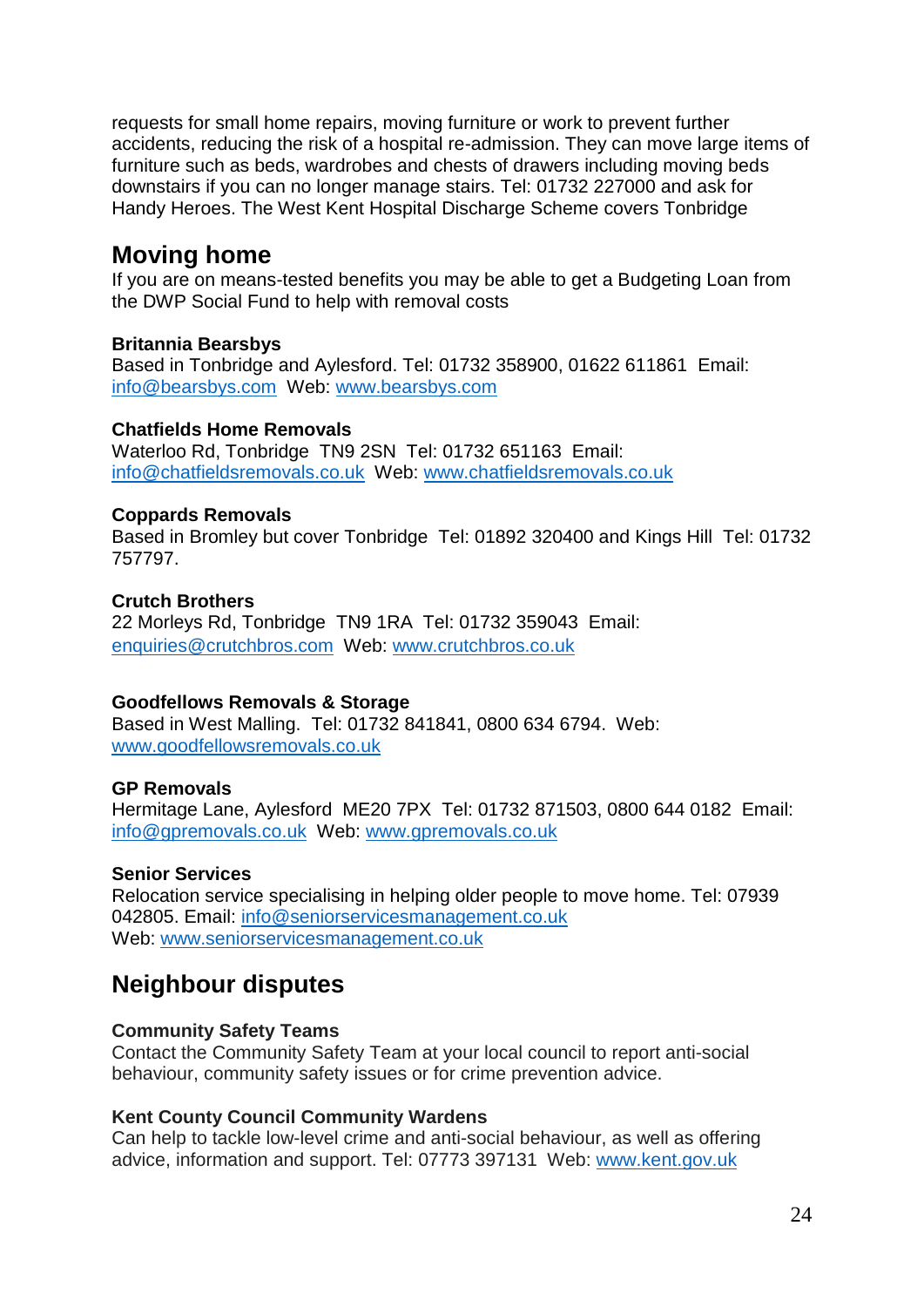#### **West Kent Mediation**

Tel: 01732 469696 Email: [theoffice@wkm.org.uk](mailto:theoffice@wkm.org.uk) Web: www.wkm.org.uk Help resolve conflict and breakdown of relations between individuals, organisations and groups. Especially good for neighbour disputes such as noise, harassment, antisocial behaviour, verbal abuse, parking, children's behaviour, pets, gardens, fences & hedges. Free, confidential and impartial.

# **Renting**

### **Age UK**

You can get publications on finding private rented accommodation and security of tenure by ringing Age UK Tel: 0800 169 6565.

#### **Crosslight Debt Advice Centre**

Tel: 01732 300425, 020 7052 0318 Email: [info@crosslightadvice.org](mailto:info@crosslightadvice.org) Web: [www.crosslightadvice.org](http://www.crosslightadvice.org/)

Free debt advice, money education and budgeting support for anyone who needs it regardless of background, faith or circumstance. They are based at Tonbridge Baptist Church.

#### **Shelter**

Tel: 0808 800 4444 Web: [www.shelter.org.uk](http://www.shelter.org.uk/) Can help if you are struggling to pay your rent.

#### **Your local council**

If you are having difficulty paying your rent free confidential advice is available from your local council. In Tonbridge contact the Housing Team on 01732 876067 or email housing.services@tmbc.gov.uk

### **Warm and healthy home visits**

Your local council can visit to assess if there are any significant health and safety hazards in your home, for example, if you are living in a cold home, if you have damp and mould, if you have significant trip or fall hazards such as dangerous steps or stairs, poor fire safety such as dangerous electrics or a smoke alarm that doesn't work, a leaking roof etc. If you rent your home they can liaise with your landlord. In Tonbridge contact the Housing Team on 01732 876067, 876395 or email [housing.services@tmbc.gov.uk](mailto:housing.services@tmbc.gov.uk) privatesectorhousing@tmbc.gov.uk

#### **Home Improvement Assistance and Warm Homes Assistance**

If you own your home your local council can advise on funding available to improve your housing conditions and may be able to help fund works in your home to reduce those hazards if you are on a low income such as income-related benefits. Funding of up to £10,000 may be available, subject to availability. You should not be in Council Tax arrears and the assistance is repayable if you sell your home. In Tonbridge contact the Housing Team on 01732 876067 or email housing.services@tmbc.gov.uk

### **West Kent Hospital Discharge Scheme (Handy Heroes)**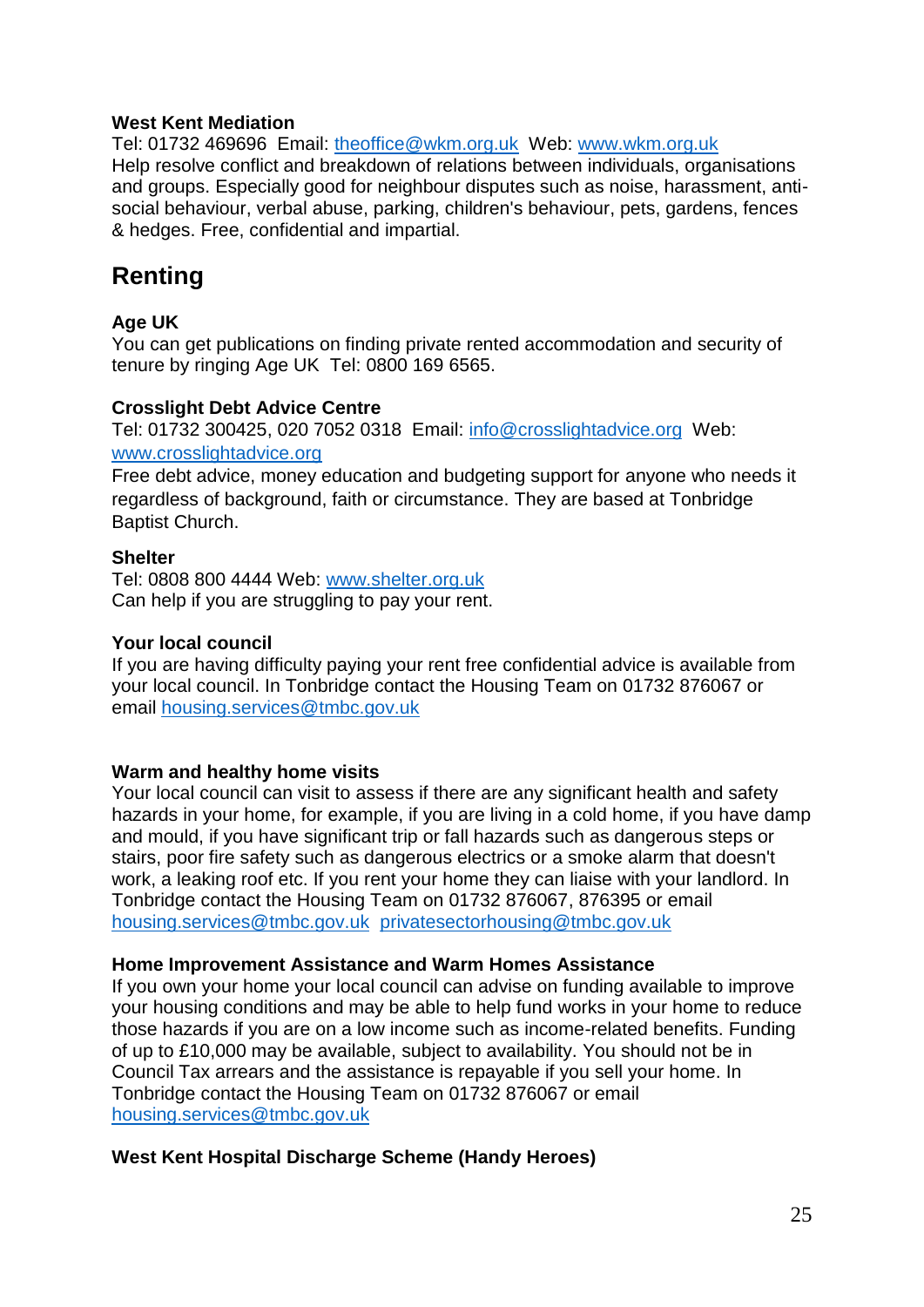Based in Tunbridge Wells Hospital. Work with patients to help ensure their home is suitable for them to leave hospital. The service provides a detailed home assessment, advice on home adaptation funding and financial assistance alongwith access to the Handy Hero team who can react quickly to requests for small home repairs, moving furniture or work to prevent further accidents, reducing the risk of a hospital re-admission. They can move large items of furniture such as beds, wardrobes and chests of drawers including moving beds downstairs if you can no longer manage stairs. Tel: 01732 227000 and ask for Handy Heroes. The West Kent Hospital Discharge Scheme covers Sevenoaks and Tonbridge

# **Social housing**

### **Age UK**

You can get publications on council and housing association housing by ringing Age UK Tel: 0800 169 6565.

### **Kent Homechoice**

Manage the social housing register (council housing waiting list) on behalf of local authorities and housing associations. You can also approach your local housing association to get on it. Web: www.kenthomechoice.org.uk

#### **Your local council**

If you are having difficulty joining the housing register (waiting list) free confidential advice is available from your local council. In Tonbridge contact the Housing Team on 01732 876067 or email housing.services@tmbc.gov.uk

# **Supported housing**

#### **Avenues Group**

Supported living and housing for people who have learning disabilities, autism, acquired brain injuries, challenging behaviour and/or other multiple/complex needs. Tel: 0300 323 0405 Email: info@avenuesgroup.org.uk Web: www.avenuesgroup.org.uk

#### **Kent Social Services**

If you need supported housing to live an independent life ask the Supported Housing Team for an assessment. Tel: 03000 416161 Email: social.services@kent.gov.uk Web: www.kent.gov.uk

### **Lookahead**

Homelessness advice and supported housing for people with mental health needs, learning disabilities and autism. Tel: 020 7368 4600 Email: getintouch@lookahead.org.uk Web: www.lookahead.org.uk

### **Rethink**

Supported housing for people with mental health problems. Tel: 01732 742351, 01215 227007 Email: info@rethink.org Web: www.rethink.org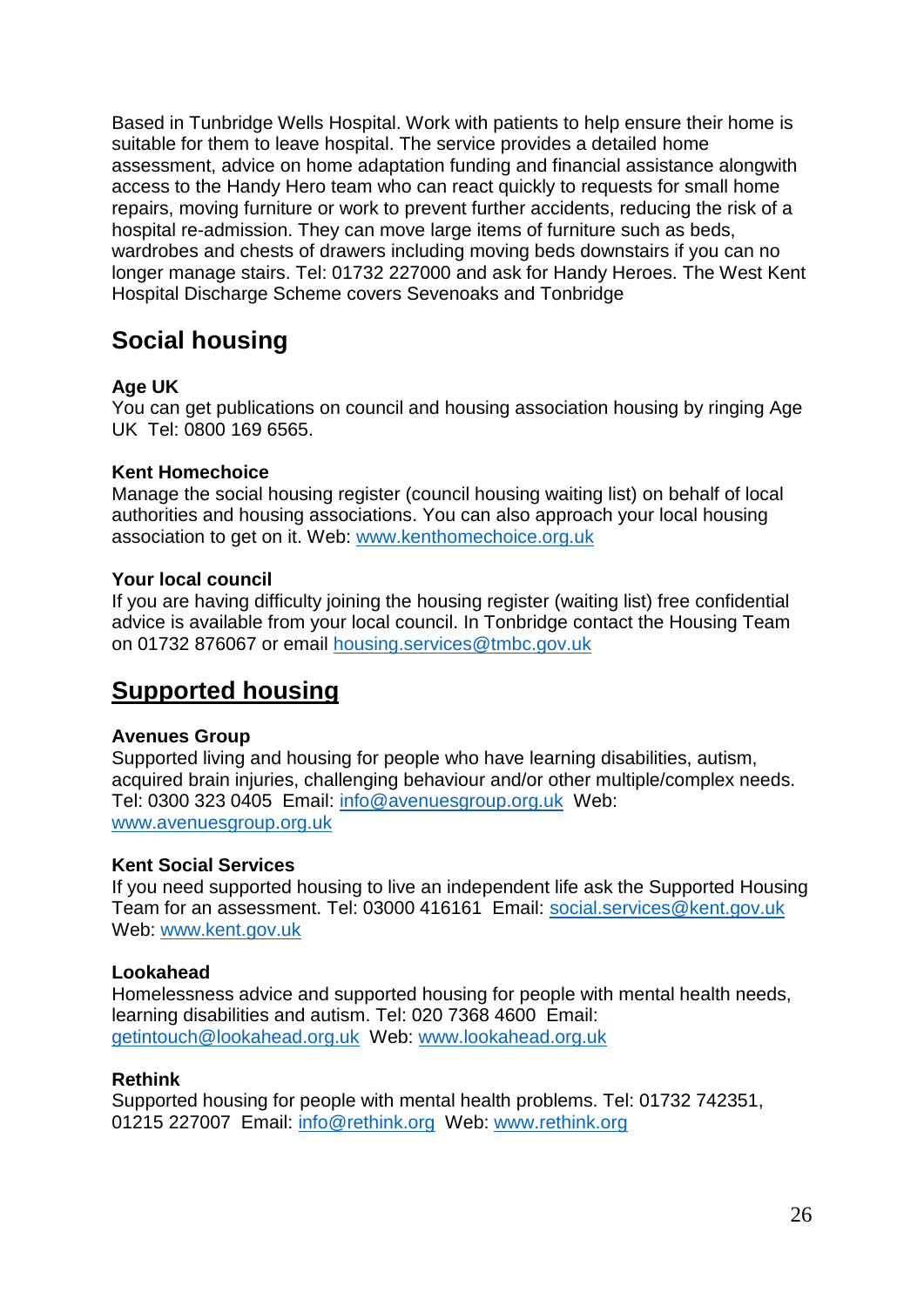| Index                              |                                   |
|------------------------------------|-----------------------------------|
| Adverse weather, 16                | Homelessness, 21, 22, 26          |
| Advice, 4                          | Homesharing, 23                   |
| Applying, 7                        | Hospital Discharge Scheme, 23, 25 |
| Autism, 22, 26                     | Hostels, 22                       |
| Behaviour issues, 26               | Housing advice, 5                 |
| Blocked drains, 17                 | Housing register, 5               |
| Brain injuries, 26                 | Housing waiting list, 26          |
| Buying (Tonbridge), 11             | Information, 4                    |
| Care homes, 15                     | Insulation panels, 20             |
| Cold Weather Payments, 19          | Kent Homechoice, 26               |
| Council housing list, 26           | Landlords, 23                     |
| Custom-build homes, 5              | Learning disabilities, 22, 26     |
| Dangerous structures, 6            | Licensing issues, 6               |
| Dangerous trees, 6                 | Lifebook, 21                      |
| Debt, 15, 22, 25                   | Low-cost home ownership, 5        |
| Decent Homes Grants, 20            | Mental health needs, 22, 26       |
| Domestic abuse, 4, 5               | Mortgage repayments, 15           |
| Emergencies, 6                     | Moving furniture, 23, 25          |
| Empty homes, 16                    | Neighbour disputes, 24            |
| Environmental health complaints, 6 | Noise, 6                          |
| Eviction, 5                        | Radiator insulation, 20           |
| Flooding, 6                        | Refuges, 4, 5                     |
| Floods, 16                         | Removals, 24                      |
| Fumes, 6                           | Rent to Buy, 5                    |
| Hadlow, 11                         | Renting, 25                       |
| Handy Heroes, 23, 25               | Renting (Tonbridge), 7            |
| Help to Buy, 5                     | Repairs, 17, 23, 25               |
| Hildenborough, 8, 11               | Rough sleepers, 5                 |
| Home Improvement Assistance, 25    | Rural housing schemes, 5          |
| Home insurance, 20                 | Sanctuaries, 4                    |